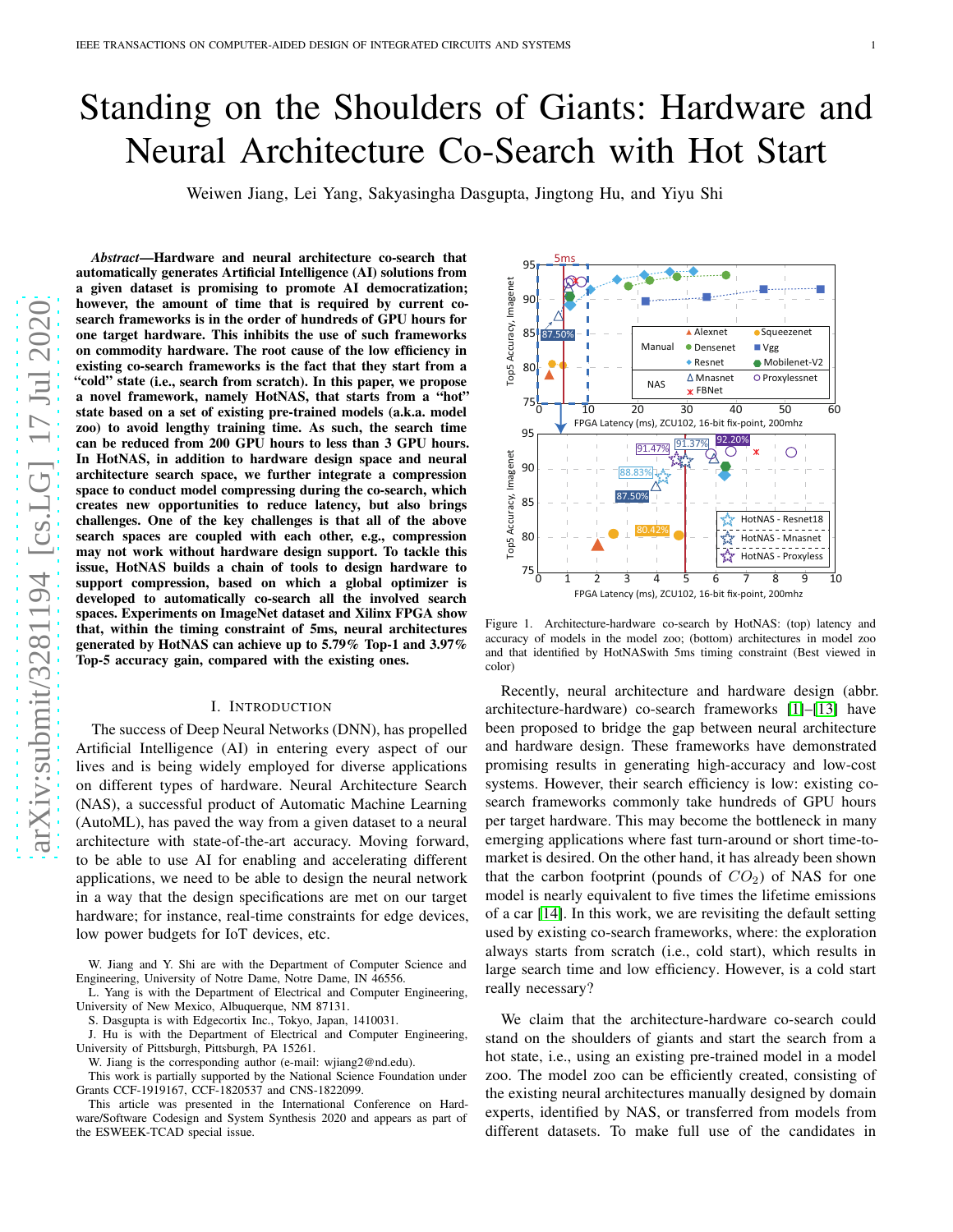the model zoo, in this paper, we propose a novel co-search framework, namely "HotNAS", to start searching from a hot state. In this way, compared with the cold-start co-search, HotNAS can reduce the search time from hundreds of GPU hours to less than 3 GPU hours for ImageNet and 20 GPU minutes for CIFAR-10 without proxy; while achieving accuracy comparable with the state-of-the-art models.

Figure [1](#page-0-0) shows the results of co-search using a model zoo with 24 models on ImageNet dataset, targeting a system with 5ms on Xilinx ZCU 102 FPGA. From the top figure, there are only 4 models that can satisfy the timing constraint and the highest accuracy is 87.50%; however, within the range from 5ms to 10ms, there are a lot of good candidates with accuracy higher than 90%. The existing co-search frameworks ignore these candidates and search from scratch, leading to hundreds of GPU hours. Viewing from the opposite angle, HotNAS takes full use of these pre-trained models and customize the models that violate time constraints but have high accuracy to the target hardware. As such, HotNAS can avoid lengthy training procedure to generate the solution in a couple of hours, which is guaranteed to meet timing constraints while greatly improving accuracy to 91.47%, as shown in the bottom figure.

Seemingly straightforward, the architecture-hardware cosearch from a hot start is not a simple matter: a fundamental challenge is the discovery of the best search space. Some of the prior co-search works [\[4\]](#page-11-1)–[\[6\]](#page-11-2), [\[15\]](#page-12-2) consider hardware design space of loop tiling and loop order, and neural architecture search space with flexibility across the number of channels, filter size, and model quantization. However, we observe that one of the most efficient techniques, model pruning [\[16\]](#page-12-3)–[\[20\]](#page-12-4), has hitherto not been combined in the co-search. Integrating model pruning faces a lot of challenges: First, without the full consideration of hardware design, the model pruning can easily become useless since it introduces overheads. Second, one compression technique does not work for all performance bottlenecks. Finally, the model compression techniques are tightly coupled with hardware design and neural architecture search: As such, a difficult challenge is to simultaneously optimize all these spaces.

In HotNAS, we address the above challenges by collaboration among four sub-components: iSearch, iSpace, iDesign, and iDetect. First, iDesign provides hardware design support for different compression techniques. Second, following the observation that different pruning techniques work for different types of bottlenecks; iDetect is developed to identify performance bottleneck for each layer so that we can select the most suitable compression techniques to alleviate performance bottlenecks. According to the detected bottlenecks, iSpace creates a dedicated search space for each layer. Finally, iSearch is devised to jointly search the hardware, neural architecture, and model compression using specification from iSpace.

The main contributions of this paper are threefold:

• We propose a novel neural architecture search mechanism to search from a hot state (i.e., a pre-trained model), which allows us to reduce search time from 200 GPU Hours to 3 GPU Hours; meanwhile, the solution can improve the Top-1 and Top-5 accuracy on the ImageNet



Pre-Trained Model Zoo HW Design Template Design Spec.

 $\overline{a}$ 

VGGNe

<span id="page-1-0"></span>Figure 2. Implementation from the model zoo to hardware: (top) the given pre-trained model and design spec.; (middle) four components in the proposed HotNAS framework; (bottom) outputting the best neural architecture and hardware design.

dataset by 5.79% and 3.97%, respectively.

- An automated HotNAS framework is proposed to link the hardware design, neural architecture search, and model compression to automatically generate the architecture and hardware pair, such that the timing constraint can be met with the maximum model accuracy.
- In HotNAS, dedicated hardware designs to support the existing model compression are proposed, without which the model compression techniques may not achieve any performance gain at all.

The remainder of the paper is organized as follows. Section 2 presents design challenges and motivation. Section 3 presents the proposed HotNAS. Experimental results are shown in Section 4. Finally, concluding remarks are given in Section 5.

# II. CHALLENGES AND MOTIVATION

This section demonstrates the challenges in the architecturehardware co-search, and gives the motivation of this work.

Figure [2](#page-1-0) demonstrates the architecture-hardware co-search problem, where we have a set of pre-trained models (called model zoo), the hardware design templates and the design specifications (e.g., constraints on the resource, area, and latency) as inputs. The co-search is to optimize neural architectures in the model zoo and hardware design to guarantee all design constraints to be met while maximizing accuracy, as shown in the bottom part in Figure [2](#page-1-0)

HotNAS framework is proposed in this paper to solve the above problem. As illustrated in the middle part of Figure [2,](#page-1-0) it is composed of four sub-components: ➀ iSearch, starting the co-search from hot instead of cold;  $\odot$  iSpace, building an integrated search space which is in accordance with the performance bottleneck in the implementation; 3 iDesign, providing the design to support compression techniques on FPGAs; ➃ iDetect, detecting the performance bottleneck to

ees<br>Sees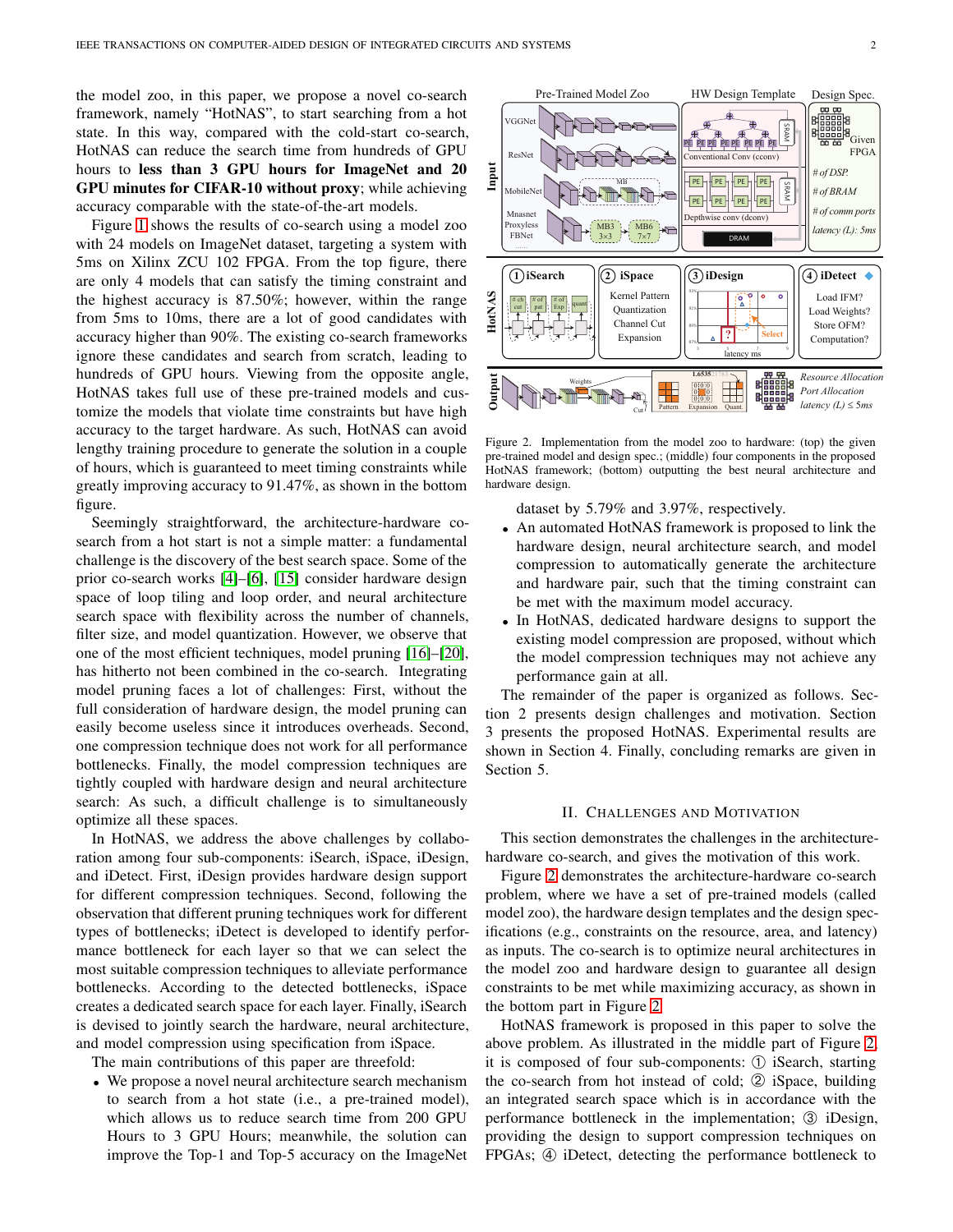<span id="page-2-0"></span>Table I SEARCH COST (GPU HOURS) OF NEURAL ARCHITECTURE SEARCH IS TOO HIGH. NOTE THAT THE HARDWARE-AWARE APPROACH NEEDS AN ENTIRE SEARCH FOR EACH SPECIFIC HARDWARE

|                                    |  |  | NAS NASNet DARTS MnasNet FNAS FBNet ProxylessNAS |
|------------------------------------|--|--|--------------------------------------------------|
| GPU Hours 48,000 90 40,000 267 216 |  |  | 200                                              |

guide the creation of iSpace. In the following text, we will show that there exists a couple of challenges in architecturehardware co-search and all components work collaboratively to address these challenges.

## *Challenge 1: How to efficiently explore neural architectures.*

The order of hundreds of GPU hours in architecturehardware co-search cannot satisfy the short time-to-market requirements in many applications; as reported in Table [I,](#page-2-0) the state-of-the-art hardware agnostic neural architecture search techniques (DARTS [\[21\]](#page-12-5)) requires 90 GPU Hours, while the NAS for a specific type of hardware (MnasNet [\[3\]](#page-11-3), FNAS [\[5\]](#page-11-4), FBNet [\[1\]](#page-11-0), and ProxylessNAS [\[2\]](#page-11-5)) requires over 200 GPU Hours. Considering that the current computing system is composed of a large variety of hardware, the search process is simply unacceptable. In addition, the long search time leads to excessive  $CO<sub>2</sub>$  emission, which has already been known as a serious problem of existing NAS techniques [\[14\]](#page-12-1).

We observe that the long search time in NAS framework is caused by the cold start. This leads to more than 40,000 GPU hours for MnasNet and NASNet to train a large number of potential architectures from scratch, and over 200 GPU hours when the hardware is considered. However, there exists a large set of pre-trained neural networks. We revisit the default configuration in the co-search framework: i.e. whether it is necessary to start the exploration from scratch, which results in low efficiency. In ➀ iSearch, we propose to make full use of the existing models and start the exploration from a hot state (e.g., pre-trained models).

# *Challenge 2: Meet real-time constraint on specific hardware.*

Arbitrarily picking neural networks from the model zoo and plugging into the given hardware will lead to violations of the design specification, e.g., missing deadline in realtime systems. On the other hand, due to the large variety of hardware (different types of CPU, GPU, FPGA), it is infeasible to conduct co-search for all off-the-shelf hardware in advance.

Table [II](#page-2-1) reports the hardware optimization results for the existing model zoo (Figure [1\(](#page-0-0)a)) for Xilinx ZCU102 FPGA board with latency requirements of  $\leq 5ms$ . We can see that only four models can satisfy the timing constraints with the highest accuracy of 87.50%; while there are a group of networks whose accuracy is much higher, up to 92.54%, with the latency slightly exceeding the timing constraint.

The challenge here is, how can we compress the models to satisfy the timing constraints using its pre-trained weights, while a competitive model accuracy can be achieved. ② iSpace is developed to involve model compression in the search space, together with the hardware design space and neural architectures search space.

Table II

<span id="page-2-1"></span>COMPARISON OF THE DESIGN, BOTTLENECKS, LATENCY, AND ACCURACY OF DIFFERENT NETWORKS (LATENCY  $\leq$ 10MS) ON XILINX ZCU102 BOARD US ING 16-BIT FIX-POINT AT 200MHZ OF FREQUENCY. TARGETING 5ms FOR IMAGENET DATASET. (ORDERED BY LATENCY)

Network Comp. Des. Comm. Des. Bottleneck Lat. Top-5

| <b>Network</b>   |     | Comp. Des. |              | COMMI, DOS. |       | DUILLILLA      |                |                | Lat.           | 10P-2    |      |        |
|------------------|-----|------------|--------------|-------------|-------|----------------|----------------|----------------|----------------|----------|------|--------|
|                  | Tm  |            | $Tn$ $Tm(d)$ | $I_p$       | $O_p$ | $W_p$          | C              | I              | W              | О        | (ms) | $(\%)$ |
| alexnet          | 70  | 36         |              | 18          | 6     | $\overline{c}$ | $\overline{4}$ | $\theta$       | 1              | $\Omega$ | 2.02 | 79.066 |
| squeezenet 1.1   | 70  | 36         |              | 6           | 14    | 10             | 5              | 9              | $\overline{4}$ | 8        | 2.47 | 80.624 |
| mnasnet 0.5      | 100 | 16         | 832          | 6           | 10    | 14             | 8              | 16             | 16             | 12       | 3.99 | 87.498 |
| squeezenet 1.0   | 130 | 19         | ٠            | 6           | 10    | 14             | 8              | 7              | $\overline{4}$ | 7        | 4.61 | 80.422 |
| proxyless mobile | 100 | 16         | 832          | 10          | 10    | 10             | 17             | 15             | 11             | 18       | 5.83 | 92.202 |
| mnasnet1.0       | 100 | 18         | 704          | 10          | 10    | 10             | 7              | 21             | 10             | 14       | 5.94 | 91.51  |
| resnet18         | 70  | 36         |              | 18          | 6     | 6              | 8              | $\overline{c}$ | 10             | $\Omega$ | 6.27 | 89.078 |
| mobilenet v2     | 160 | 12         | 576          | 10          | 10    | 10             | $\overline{c}$ | 20             | 8              | 22       | 6.29 | 90.286 |
| proxyless gpu    | 130 | 12         | 832          | 10          | 10    | 10             | 8              | 15             | 11             | 9        | 6.49 | 92.538 |
| fbnet            | 100 | 16         | 832          | 10          | 10    | 10             | 11             | 29             | 10             | 15       | 7.37 | 92.386 |
| proxyless cpu    | 220 | 8          | 704          | 10          | 10    | 10             | 18             | 5              | 10             | 28       | 8.53 | 92.394 |

# *Challenge 3: One technique is not for all.*

One compression technique cannot solve all kinds of performance bottleneck in the accelerator. To effectively reduce latency, we need to specify where the bottleneck is and apply the most suitable compression technique to alleviate it.

Table [II](#page-2-1) reports the performance bottleneck analysis. In the table, column "Comm. Des." indicates the communication subsystem design, where  $I_p$ ,  $O_p$ , and  $W_p$  are communication ports allocated for input feature maps (IFM), output feature maps (OFM) and Weights, respectively. The total communication bandwidth is limited, as a result, the performance of a layer may be bounded by the specific type of data movement. Using this information, the performance bottleneck can be computed. Under the column "Bottleneck", the above 4 types of bottlenecks are denoted by I, W, O, C. From the table, we can clearly observe that layers in one network lead to different types of bottlenecks.

In HotNAS,  $\circled{3}$  iDesign will devise hardware design to support compression techniques, and provide the performance model; while  $\Phi$  iDetect will match the compression technique with the corresponding type of performance bottleneck.

## III. PROPOSED FRAMEWORK: HOTNAS

<span id="page-2-2"></span>In response to all the challenges described in the previous section, we propose HotNAS framework in this section. As shown in Figure [2,](#page-1-0) HotNAS is composed of four subcomponents, ➀ iSearch, ➁ iSpace, ➂ iDesign, and ➃ iDetect. This section will introduce these sub-components in detail.

## ➀ *iSearch: Search from Hot Start*

Figure [3](#page-3-0) illustrates the overview of iSearch, which conducts the neural architecture search in two steps: (1) (top part of figure), it selects backbone architectures to be optimized; then, (2) (bottom part of figure), an optimizer tunes hyperparameters of neural architecture and hardware design simultaneously. The goal of iSearch is to find the architecture with the highest accuracy while meeting hardware design specifications. In the following texts, we will formally define the problem, and introduce the optimizer at the end of this section.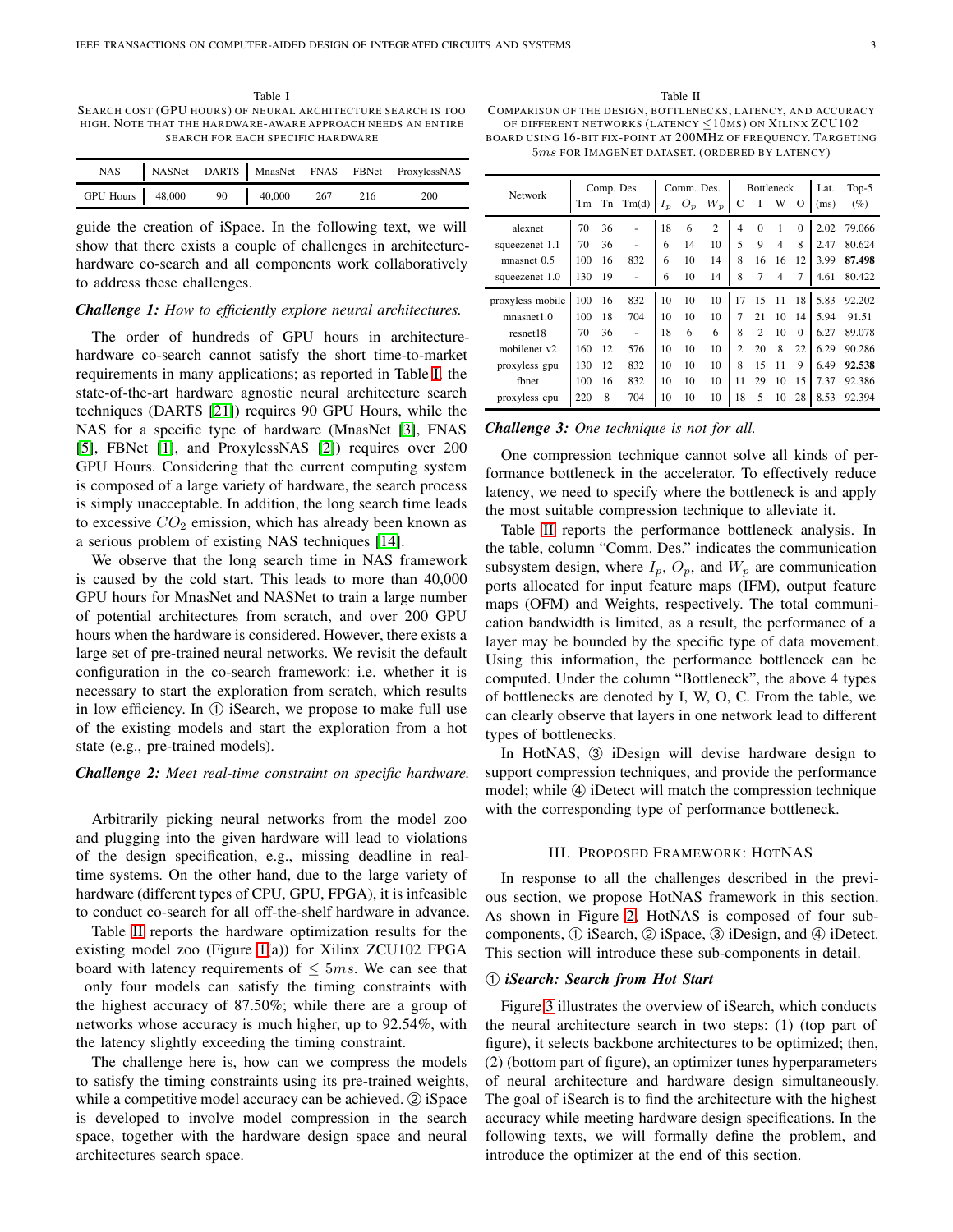

<span id="page-3-0"></span>Figure 3. iSearch, iSpace, iDesign, and iDetect: (top) iSearch selects an architecture from the model zoo for optimization based on the results of iDesign and iDetect; (bottom) iSpace creates the search space in terms of performance bottlenecks, and iSearch determines hyperparameters for each search space.

## *i) Neural architectures and model zoo:*

A neural architecture is defined as  $A =$  $\langle V, E, r, c, ch, o, f, para, acc \rangle$ , composed of a set of nodes V representing the intermediate data (i.e., input and output feature maps), a set of edges  $E \subseteq V \times V$  representing the dependency between a pair of nodes. For a node  $v_i$  in  $V$ , it has three hyperparameters  $r_i$ ,  $c_i$  and  $ch_i$  representing the number of row, column and channel of  $v_i$ . For an edge  $e_j \in E$ , an operator  $o_i$  (e.g., convolution, depthwise convolution, or pooling, etc.) is associated to it.  $f_i$  represents the filter (i.e., weights) used in operator  $o_i$ , which is composed of a set of kernels. Each filter is associated with two hyperparameters:  $s(f_i)$  indicates the size of the filter (e.g.,  $1 \times 1$ ,  $3 \times 3$ etc.), and  $p(f_i)$  is a pattern applied to prune  $f_i$ . Both the size and the pattern of the filter are tunable, which will be introduced in ② iSpace. After all the above hyperparameters are determined and the neural architecture  $A$  is identified, it can be trained/fine-tuned on the training datasets (e.g., ImageNet) to obtain the parameters/weights  $para(A)$ , and finally we can obtain its test accuracy  $acc(A)$  on the test dataset.

A pre-trained neural architecture is also called a model, and a model zoo  $M = \{A_0, A_1, \cdots, A_{N-1}\}\$ is composed of N models. These models can be manually designed by experts, like AlexNet, VGGNet, ResNet, automatically searched via neural architecture search, like MnasNet, ProxylessNas, FBNet, or transferred from models for other datasets, like BiT [\[22\]](#page-12-6). In this work, we use the existing model zoo from torchvison, and collect the state-of-the-art pre-trained models from github; hence, the cost of building the model zoo can be neglected. Kindly note that, how to create the model zoo is out of the scope of this paper; related works can be found in [\[23\]](#page-12-7), [\[24\]](#page-12-8).

# *ii) FPGA and accelerator design:*

The hardware efficiency is not only related to the neural architecture but also the resource on the FPGA and the accelerator design on it. An FPGA  $fp$  has 3 attributes:  $mem_{fp}$ ,  $comp_{fp}$ , and  $BW_{fp}$ , referring to the on-chip memory size, the number of computing resources (e.g., DSPs), and the bandwidth between off-chip and on-chip memories, respectively.

The accelerator design should meet all resource constraints of a given FPGA. It is composed of two parts: the design of the computing subsystem and the design of the communication subsystem. As the basic operators  $\sigma$  in architecture  $\Lambda$  are conducted in nested loops, the loop optimizations, in particular the loop tiling, are widely studied and used in the design of the computing subsystem in FPGAs [\[25\]](#page-12-9), [\[26\]](#page-12-10). In addition, with the consideration of the large amount of data (i.e., intermediate data and weights), and the limited on-chip buffer in FPGA, it is infeasible to put all data on FPGA. Therefore, data are moved between the off-chip and on-chip memories. As such, the communication bandwidth for moving each type of data needs to be determined in the design phase.

As a whole, the accelerator design is defined as  $D =$  $\langle T_m, T_n, T_r, T_c, I_b, W_b, O_b \rangle$ , containing the loop tiling design  $\langle T_m, T_n, T_r, T_c \rangle$  and bandwidth allocation  $\langle I_b, O_b, W_b \rangle$ . Specifically, for an operator  $o_k$  associated to a pair of nodes  $v_i \rightarrow v_j$  in an architecture,  $T_m, T_n, T_r, T_c$  are the tiling parameters on output feature maps (OFM) channels  $ch_i$ , input feature maps (IFM) channels  $ch_i$ , rows  $r_i$ , and columns  $c_i$ ; while  $\langle I_b, O_b, W_b \rangle$  are the bandwidth allocated for moving IFM (i.e.,  $v_i$ ), OFM (i.e.,  $v_j$ ), and weights (i.e.,  $f_k$ ). For a design  $D$  and an architecture  $A$ , the latency of each operator, say  $o_k$ , can be determined with  $\odot$  iDesign tool. Then, the summation of all operators will be the latency of A, denoted as  $lat(A)$ .

## *iii) iSearch: two-step exploration*

In iSearch, the first step is to select a set of candidate backbone architectures to be optimized. Given a neural architecture and an FPGA, it has already been well studied to obtain the best accelerator design  $D$ , as in [\[25\]](#page-12-9). Based on the design, HotNAS can generate the search space iSpace (Section [III](#page-2-2) ➁). iSearch will select models from the model zoo to be the backbone architecture, which will be the starting point of HotNAS, as shown in the top of Figure [3.](#page-3-0) The selection process is based on a Monte Carlo test, where we are given a timing constraint  $TC$  and the search space iSpace. We can prune the models whose minimum latency in the test fails to meet  $TC$ . The feasible architectures will be sorted in terms of a weighted reward (will be introduced in Formula [18\)](#page-7-0) in terms of the minimal latency and original accuracy. Then, Top-K architectures will be selected as a starting point, where K is a user-defined variable.

Now, iSearch gets into the second step to conduct the neural architecture search based on these selected models to make them meet the given timing constraint with high accuracy. iSpace tool will provide search spaces for iSearch, including the filter patterning  $P$ , channel cutting  $C$ , quantization  $Q$ , filter expansion  $X$ , and hardware design  $H$ . All these search spaces are coupled with each other. In iSearch tool, we develop a reinforcement learning based optimizer to simultaneously explore all these spaces. Kindly note that other optimization techniques such as evolutionary algorithms [\[27\]](#page-12-11) can be easily plugged into the iSearch tool. For better understanding, we will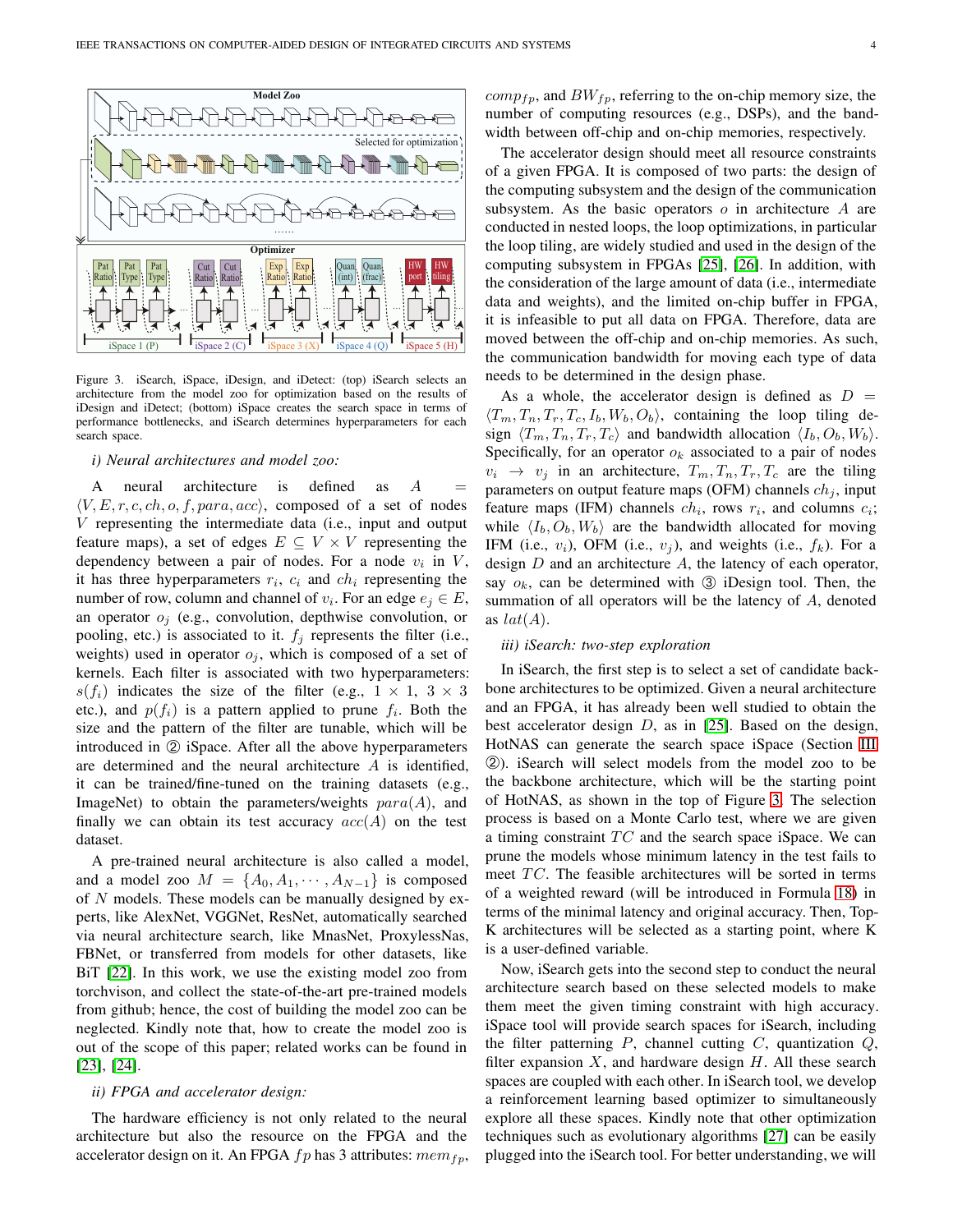

<span id="page-4-0"></span>Figure 4. Patterns pruning for  $3 \times 3$  filters with different pruning categories  $(PAT<sub>c</sub>)$ ; each big square represent a pattern, and each blank square in a pattern indicates the weights in the corresponding position to be pruned. The last row shows the number of patterns  $(PAT_n)$  and the specific patterns to be selected for pruning filters.

present the details of the optimizer at the end of this section.

# *iv) Problem definition:*

Based on all the above definitions, we formally define the architecture-hardware co-search optimization problem as follows: given a model zoo  $M$ , a specific FPGA  $FP$ , the accelerator design  $D_i$  of model  $A_i$  in M on FP, a target timing constraint  $T$ , and the baseline accuracy  $acc\_baseline$ we are going to determine:

- S: selection of architectures from zoo M, denoted as  $A_0$ ;
- $P, C, X, Q$ : tuning architecture hyperarameters of  $A_0$ ;
- $H$ : tuning hardware design hyperparameters on  $D_0$ .

such that a new architecture  $A'_0$  with competitive accuracy over  $acc\_baseline$  can be identified, while  $A'_0$  under hardware design  $\overline{D'_0}$  can meet the timing constraint T.

# ➁ *iSpace: An Integrated Search Space*

iSpace links the compression technique with the neural architecture search and hardware design. In this work, we consider three model compression techniques: *i)* pattern pruning; *ii)* channel pruning; and *iii)* quantization. In the neural architecture search space, we consider *iv)* filter expansion; for hardware design space, we mainly consider *v)* communication bandwidth allocation and loop tiling, because FPGA accelerator design has typical templates which provides the above two kinds of hyperparameters in the design phase. Kindly note that, HotNAS is an open framework, with designers having the flexibility to modify or add new search parameters in terms of design needs. As an example, dataflow and loop order can be further integrated into hardware design space when it comes to ASIC design However, this is out the scope of this work.

# *i)* P*: Pattern Pruning*

The first search space is the pattern pruning space, which prunes the filter in the neural architecture A. A pattern is defined as a mask matrix  $Mat[x][y]$ ;  $Mat[x][y] = 0$  indicating that the weights at position  $\langle x, y \rangle$  will be pruned, while  $Mat[x][y] = 1$  indicates that the weights will remain. According to the number of 0 in  $Mat[x][y]$ , we can classify the pattern into different categories, and we use  $PAT_c$  to indicate the number of 0 in the pattern, as shown in Figure [4.](#page-4-0) Among all patterns, one category will be selected for pruning. Each pattern category is further composed of many patterns; for instance, there are 84 potential patterns in the category of  $PAT_c = 3$ , as shown in Figure [4.](#page-4-0) For the hardware implementation, it simply cannot apply so many patterns as this will results in a large number of multiplexers in hardware implementation, making the design inefficient. In consequence, we will select a small number of patterns from the selected category, denoted as  $PAT_n$ . Figure [4](#page-4-0) gives the example of the pattern pruning space for  $3 \times 3$  filter, which selects the category of  $PAT_c = 3$  and applies  $PAT_n = 4$  patterns among 84 candidates.

The selected patterns will be applied for a set of filters. As demonstrated in [\[19\]](#page-12-12), by applying the Euclidean norm, we can specify one pattern for each kernel in a filter, i.e., the determination of  $p(f_i)$  (see the definition in ① iSearch). However, when implementing pattern pruning on hardware, the following two questions needing to be answered: (1) How many kernels in a filter will be pruned by each type of pattern. (2) Whether all layers need to be pruned or which layers will be pruned. For the first question, it is related to the tiling design parameters. In a tile, if multiple types of patterns are applied, it will break the execution pipeline and pattern pruning cannot improve performance at all. This will be shown in  $\circled{3}$  iDesign. For the second question, applying patterns for the layers whose performance bottleneck is at communication, it will not help in improving performance but may reduce accuracy. Details will be illustrated in  $\Phi$  iDetect.

# *ii)* C*: Channel Pruning*

Unlike pattern pruning that changes the structure, the neural architecture will not be changed, with the channel pruning modifying the number of channels for a node  $v_i \in V$  in architecture A. The left figure in Figure [5](#page-5-0) shows the channel pruning, where  $CUT_n$  represents the number of channels to be cut off. We take  $CUT_n = 2$  in this example. There are three consecutive nodes  $v_i \rightarrow v_j \rightarrow v_k$ , and we perform the channel pruning on  $v_i$ . In this figure, the grey channels in  $v_i$  indicate the ones to be cut off. A ripple effect is taken to both filters of  $f_{i\rightarrow j}$  and  $f_{j\rightarrow k}$ . However, as the channel pruning may easily result in the accuracy drop since features are directly removed, we carefully formulate its search space for channel pruning only if the performance bottlenecks cannot be alleviated by other techniques (details in  $\Phi$  iDetect).

## *iii)* Q*: Quantization*

Quantization is another model compression technique. In general, the original model applies the data type of 32-bit floating-point, and we can convert it to the 16-bit fixed point without accuracy loss. Such a fixed point representation is composed of two parts, the integer and fraction parts represented by  $\langle I, F \rangle$ . For a given pre-trained architecture A, we can get the maximum and minimum parameters of one operator. Then, we can analyze the number of bits required by integer part  $I$ . Since the integer part is the most-significant bits, we will keep its bit-width, and further squeeze the fraction part F only, denoted as  $Quan<sub>f</sub>$  as shown in the right part of Figure [5.](#page-5-0) As will show in  $\Phi$  iDetect, not all layers need to perform quantization, since it cannot alleviate specific types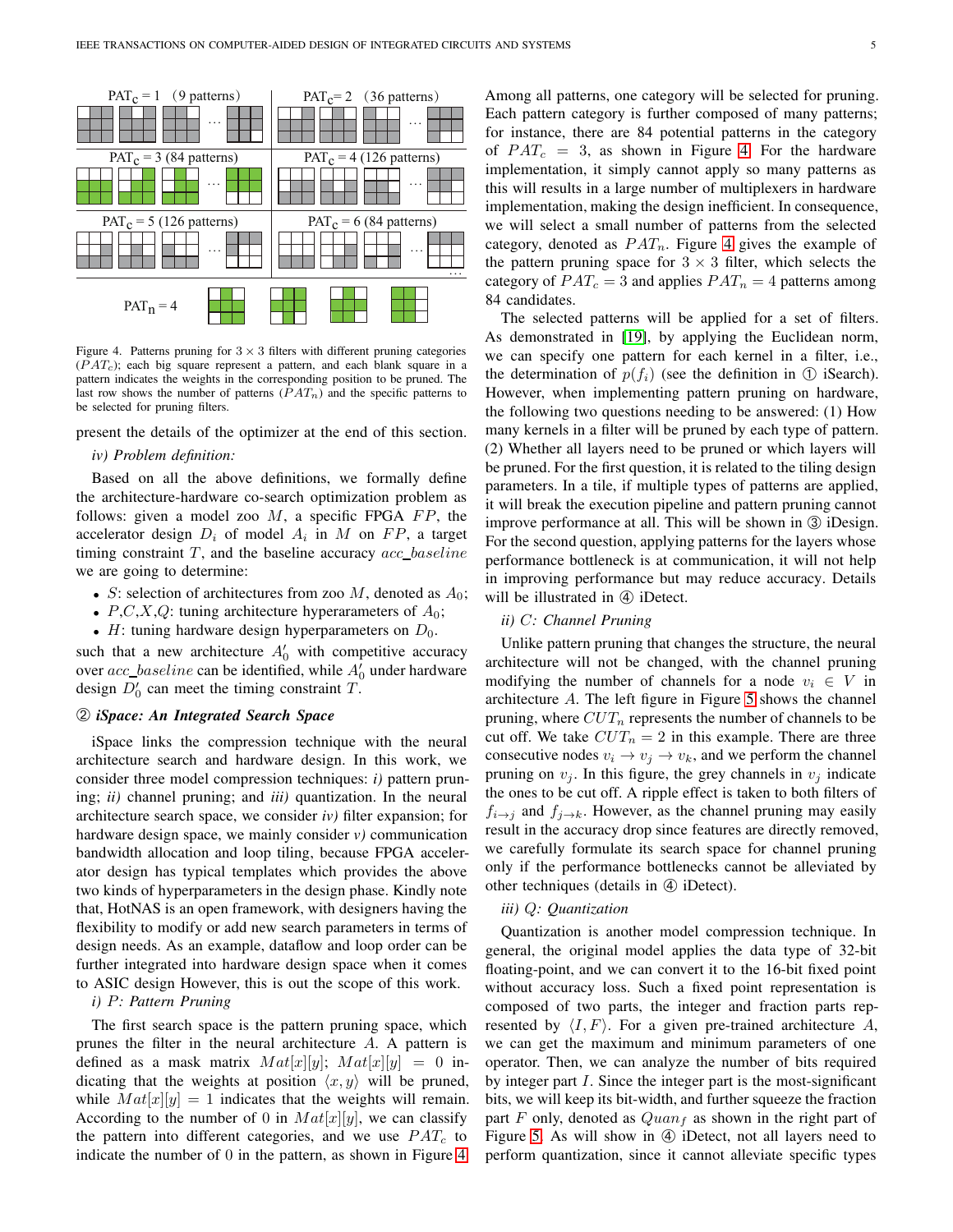

<span id="page-5-0"></span>Figure 5. Three architecture search spaces: (left) channel cutting with ratio parameter  $CUT_r$ , (middle) kernel expansion with size parameter  $EXP_s$ , (right) weight quantization with fraction parameter  $Quan<sub>f</sub>$ .

## of performance bottlenecks.

## *iv)* E*: Filter Expansion*

The previous three search spaces belong to model compression; while filter expansion belongs to neural architecture search space. This is motivated by the following two aspects: (1) many state-of-the-art neural architectures identified by NAS contains larger sized filters, and (2) for specific layers, the increase of filter sizes will not add latency overhead. This will be shown in  $\Phi$  iDetect. We define  $EXP_n$  as the expansion factor on a filter, as shown in the middle part of Figure [5.](#page-5-0)

Furthermore, we have the following theorem to guarantee that the accuracy will not be reduced by expanding the kernel.

*Theorem 1:* Given a pre-trained model  $\overline{A}$  $\langle V, E, r, c, ch, o, f, para, acc \rangle$ , for any operator  $o_i$  on edge  $e_i$ , the expansion on filter  $f_i$  with factor  $EXP_n$  will not decrease the accuracy, if the initial weights of the newly added weights on  $f_i$  are set to 0, and  $o_i$  is padded by  $EXP_n$ .

The proof of the above property is straightforward, since all computations remain the same when we increase the kernel size and padding with extra 0s. With the guarantee of no accuracy loss, the expanded kernel makes it possible to increase accuracy after a fine-tuned process.

## *v)* H*: Hardware Design Space*

Finally, after the modifications to architectures, the original hardware design identified by the optimization algorithms may not be the optimal one. In iSpace, we also provide flexibility to modify the hardware design and build the hardware design space. In particular, according to the existing performance bottleneck, we create a search space to adjust bandwidth-related design hyperparameters:  $\langle I_b, O_b, W_b \rangle$ , and computation-related design hyperparameters,  $\langle T_m, T_n, T_r, T_c \rangle$ .

# ➂ *iDesign: Compression-Aware Performance Model*

Figure [6](#page-5-1) demonstrates the overview of system design, where the left-hand part is the off-chip memory to hold IFM, OFM, and weight; while the right-hand part is the on-chip accelerator design that implements both conventional convolution and depthwise convolution using on-chip computing resource (e.g., DSPs). In the accelerator design, say conventional convolution, a set of multiplication-and-accumulation are computed in parallel. Such a design has been using in many research works [\[25\]](#page-12-9), [\[28\]](#page-12-13), [\[29\]](#page-12-14); however, it still lacks a systematic model to efficiently support depthwise convolution and different compression techniques. In the following text, we will first overview the performance model of the conventional convolution [\[28\]](#page-12-13), and then we revise the performance model to support depthwise convolution and compression.

First, we introduce the computing accelerator part. Let  $D$ be the number of DSPs in the given FPGA, and  $K$  be the size



<span id="page-5-1"></span>Figure 6. Illustration of accelerator architecture and design parameters: (left) off-chip memory to hold intermediate data and weights; (right) on-chip buffer and accelerator design.

of the filter. As shown in the right-hand part in Figure [6,](#page-5-1) the conventional convolution involves  $T_m \times T_n$  multiplication and additions (MAC). For 16-bit data, each MAC needs one DSP. In addition, to consume all data in on-chip buffers, it needs to repeat  $K \cdot K \cdot Tr \cdot T_c$  times for computation; and the pipeline initial interval (II) is optimized to 1 cycle. Therefore, we have the following constraints on computing resources and latency.

<span id="page-5-5"></span>
$$
T_m \times T_n \leq \mathbb{D} \tag{1}
$$

<span id="page-5-6"></span>
$$
tComp = K \cdot K \cdot Tr \cdot Tc \times 1 \tag{2}
$$

where  $tComp$  is the latency of computation for all data provided by the on-chip buffer.

Second, the size of the on-chip buffer is limited by  $\mathbb B$ . There are three types of data in communication: IFM, OFM, and weights. We need to determine the on-chip buffer size for each type of data, denoted as  $bI$ ,  $bO$ ,  $bW$ , which can be easily obtained from the left part in Figure [6.](#page-5-1) Kindly note that the size of one on-chip buffer (BRAM) is limited, say 18K for ZCU102. For the dimension of data that needs to be accessed in parallel (e.g., channels of IFM, i.e.,  $T_n$ ), they need to be placed in different BRAMs. Hence, the amount of data without a parallel requirement (e.g.,  $T_r$  and  $T_c$  in IFM) is divided by 18K. Finally, the size of the buffer is equal to 2 times tile size, where 2 indicates the double buffer utilized to hide communication by computation. We have the following constraints.

<span id="page-5-2"></span>
$$
bI = 2 \times T_n \times [T_r \cdot T_c \cdot bit_I/18K]
$$
 (3)

$$
bO = 2 \times T_m \times [T_r \cdot T_c \cdot bit_O / 18K]
$$
 (4)

<span id="page-5-7"></span>
$$
bW = 2 \times T_m \times T_n \times [K \cdot K \cdot bit_W/18K] \tag{5}
$$

<span id="page-5-3"></span>
$$
bI + bO + bW \leq \mathbb{B} \tag{6}
$$

where  $bit_I$ ,  $bit_W$ ,  $bit_O$  are the bit-width of the data type used for IFM, weights, and OFM.

Third, based on the buffer size and the bandwidth (I b, W b, O b) allocated for each type of data buffer, we can get the communication latency  $(tI_{mem}, tW_{mem}, tO_{mem})$  as follows.

<span id="page-5-4"></span>
$$
tI_{mem} = [T_n \cdot T_r \cdot T_c \cdot bit_I/I_b]
$$
 (7)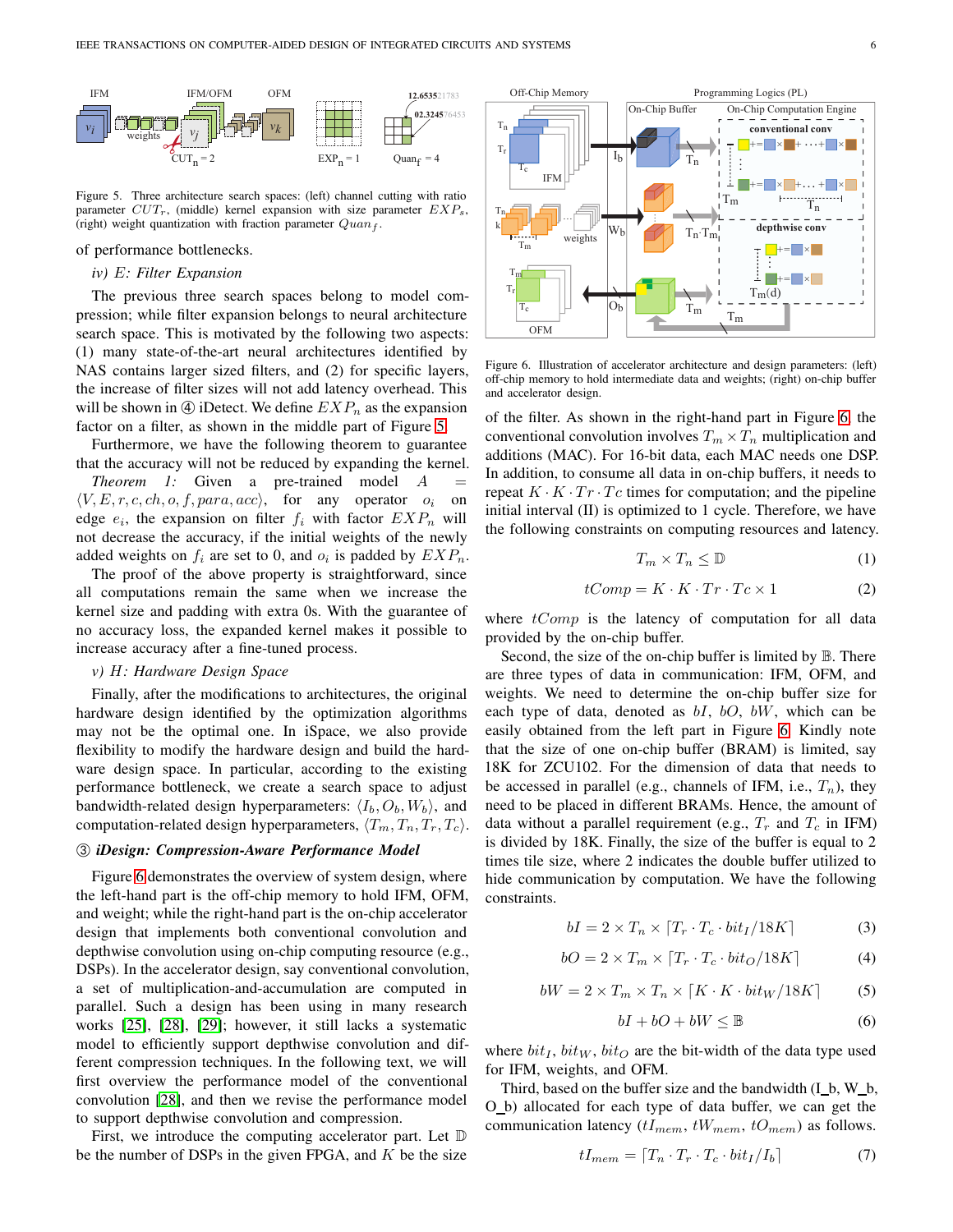<span id="page-6-2"></span>
$$
tW_{mem} = [T_m \cdot T_n \cdot K \cdot K \cdot bit_W / W_b]
$$
 (8)

<span id="page-6-0"></span>
$$
tO_{mem} = [T_m \cdot T_r \cdot bit_O \cdot T_c/O_b]
$$
 (9)

$$
(I_b + W_b + O_b) \leq W \tag{10}
$$

where W is the maximum bandwidth between off-chip memory and on-chip memory.

Finally, based on the above formulations, we can derive the latency model. Let  $M$ ,  $N$ ,  $R$ ,  $C$  be the number of OFM channels, IFM channels, rows, and columns of the convolution layer. We have the following models.

$$
Lat_1 = \max\{tComp, tI_{mem}, tW_{mem}\} \tag{11}
$$

<span id="page-6-3"></span>
$$
Lat_2 = \max\{\lceil \frac{N}{T_n} \rceil \cdot Lat_1, tO_{mem}\}\tag{12}
$$

<span id="page-6-4"></span>
$$
Lat = \lceil \frac{R}{T_r} \rceil \times \lceil \frac{C}{T_c} \rceil \times \lceil \frac{M}{T_m} \rceil \times Lat_2 + (tO_{mem} + Lat_1) \tag{13}
$$

Since OFM is reused and stay in on-chip, it will be flushed to off-chip memory when IFM and weights are loaded for  $\left[\frac{N}{T_n}\right]$  times. Lat<sub>1</sub> indicates the latency of computation, loading IFM, loading weights to be fired once, and  $Lat_2$  indicates the latency of OFM to be flushed to off-chip memory. Finally, for one layer, OFM is flushed to off-chip memory for  $B \times \left[\frac{R}{T_r}\right] \times$  $\lceil \frac{C}{T_c} \rceil \times \lceil \frac{M}{T_m} \rceil$  times, and we have the total latency Lat.

For the model of depthwise convolution, we only need to modify  $T_m$  in the above formulas to be  $T_m(d)$  and  $T_n$  to be 1. Kindly note that we consider the real-time scenario where the batch size is 1, and therefore, the communication subsystem (including on-chip buffer model Formulas [3](#page-5-2) to [6,](#page-5-3) and off-chip memory access model Formulas [7](#page-5-4) to [9\)](#page-6-0) of two types of convolutions are shared. However, the accelerators are independent; therefore, we revise Formula [1](#page-5-5) as follows.

$$
T_m \times T_n + T_m(d) \leq \mathbb{D} \tag{14}
$$

# ➃ *iDetect: Performance Bottleneck Detector*

Based on the iDesign, we have several observations for the techniques introduced in ➁ iSpace, and we propose iDetect tool to analyze these search spaces in turn. Kindly note that all operators in a neural architecture will be implemented on one board and reuse these resources. Before discussing each search space, we first present the following corollary to detect the performance bottleneck of a layer based on iDesign.

*Property 2:* Given a layer and design parameters, we can detect the performance bottlenecks by considering  $Lat_1$  and  $Lat_2$  as follows:

- O: if  $Lat_2$  is dominated by  $tO_{mem}$ , the performance bottleneck is on transmitting OFM data, otherwise,
- I: if  $Lat_1$  is dominated by  $tI_{mem}$ , the performance bottleneck is on transmitting IFM data,
- W: if  $Lat_1$  is dominated by  $tW_{mem}$ , the performance bottleneck is on transmitting weights,
- C: if  $Lat_1$  is dominated by  $tComp$ , we have fully utilized the involved computation resource.

## *i) Pattern pruning can reduce computation time*

Now, we are ready to answer the  $(1)$  question left in  $(2)$ i): the number of kernels pruned by each type of pattern is



<span id="page-6-1"></span>Figure 7. Reorder the input feature maps to make the pattern pruning take effects in reducing the computation latency.

coupled with the titling factor  $T_m$  and  $T_n$ . As we can see from Figure [6,](#page-5-1) the data movement from on-chip weight buffer to the accelerator is conducted in a pixel-wise way. As a result, it requires  $K \times K$  iterations to traverse the whole filter. To enable the effect of , we need to make sure that all patterns in one data tile are the same, as such we can skip these pruned weights in the outer loop to reduce the computation time. In this way, we can modify Formula [2](#page-5-6) as follows.

$$
tComp = (K \cdot K - PAT_n) \cdot Tr \cdot Tc \tag{15}
$$

where  $PAT_n$  is the number of 0s in the pattern mask.

Next, since the pattern selection for kernels is based on the Euclidean norm, it cannot guarantee all patterns for same type of data tiles. We propose the input feature map reorder method to solve this problem. As shown in Figure [7,](#page-6-1) we can change the third and fifth channels for the filter used in the operator  $o_{i,k}$ . Correspondingly, we need to switch the feature map in node  $v_j$ . It will also affect the operator from  $v_i$  to  $v_j$ , where we need to switch the third and fourth filters. In this way, we can make the pattern pruning take effects and reduce the computation latency.

From Formulas [5](#page-5-7) and [8,](#page-6-2) it may appear that pattern pruning can also reduce the on-chip buffer size and latency of loading weights. However, for buffer size, all layers reuse this buffer, and it cannot be specialized for one layer; while for loading weights, the pattern pruning will lead the loading procedure from sequential memory access to random access, as a result the latency may be even increased. Hence, we will keep the sequential memory access to guarantee performance.

*Property 3:* By applying the proposed reorder technique, pattern pruning can be employed to reduce the computing latency, but cannot reduce the latency of loading weights.

## *ii) Channel pruning can conditionally reduce latency*

Channel pruning directly reduces the number of channels of feature maps in a node, and it can potentially reduce the latency. Let  $Cut_n$  be the number of channels cut on the feature maps of node  $v_i$ . When  $v_i$  acts as the input feature maps for an operator, we need to modify Formula [12](#page-6-3) as follows:

$$
Lat_2 = \max\{\lceil \frac{N - Cut_n}{T_n} \rceil \cdot Lat_1, tO_{mem}\}\qquad(16)
$$

Then, when  $v_i$  acts as the output feature maps for an operator, we revise Formula [13](#page-6-4) as follows:

$$
Lat = \lceil \frac{R}{T_r} \rceil \times \lceil \frac{C}{T_c} \rceil \times \lceil \frac{M - Cut_n}{T_m} \rceil \times Lat_2 + (tO_{mem} + Lat_1)
$$
\n(17)

*Property 4:* Channel pruning can reduce the latency of a layer if and only if (1)  $\lceil \frac{\dot{M} - Cut_n}{T_m} \rceil \leq \lceil \frac{M}{T_m} \rceil$  or (2)  $\lceil \frac{N - Cut_n}{T_n} \rceil <$  $\lceil \frac{N}{T_n} \rceil$  and  $Lat_2$  is not dominated by storing OFM data.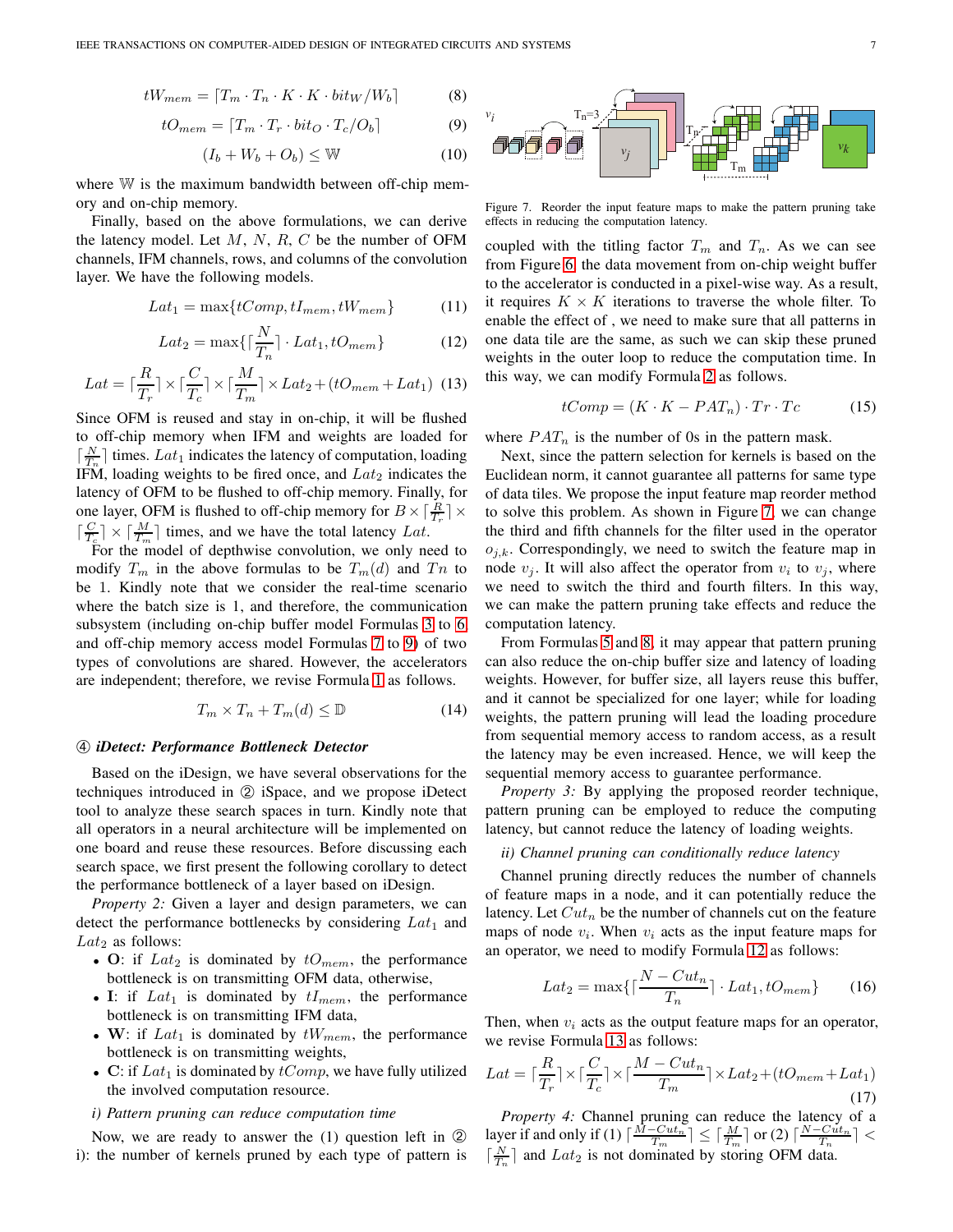The above property indicates that pruning a small number of channels may not make an impact. As such, it guides the iSpace of channel pruning to take  $T_m$  or  $T_n$  as the step.

# *iii) Quantization can reduce latency of loading weights*

Quantization is widely used in the neural network based FPGA implementations. It is demonstrated hybrid quantization can achieve good performance [\[30\]](#page-12-15), where weights in different layers have different bit-widths. When we adopt such a hybrid approach, what benefits can be achieved? From Formula [8,](#page-6-2) we can see that the quantization can take effects in reducing the latency of loading weights. This can be implemented by composing multiple weights into one package. As with computing latency, since the initial interval is already optimized to 1 cycle as shown in Formula [2,](#page-5-6) the lower bit-width operations cannot further reduce clock cycles. Lower bit-width can reduce the number of computing resources and have the potential to achieve high clock frequency. However, when we consider an end-to-end implementation, the computing engine is shared by all layers. Therefore, the layer with the largest bit-width dominates the design performance.

*Property 5:* Quantization on a single layer can reduce latency of loading weights, but it may not reduce the computation latency if there exists another layer with larger bit-width.

# ➄ *Optimizer: Search space exploration*

Finally, we introduce the RNN-based reinforcement learning optimizer employed in iSearch. As shown in the bottom part of Figure [3,](#page-3-0) an RNN controller is designed based on the created design space by the ② iSpace tool. Specifically, the controller is composed of a softmax classifier to predict hyperparameters for each search space in iSpace (e.g., quantization  $Quan<sub>f</sub>$ for a layer). The predicted hyperparameters will identify a specific neural network and hardware design, which can derive a reward in terms of accuracy and latency. The search process will optimize the controller by tuning its parameters  $\theta_c$  to maximize the expectation of the reward. A policy gradient method will be employed to update parameters  $\theta_c$ , aiming to predict better architectures over a series of episodes.

In each episode, the predicted hyperparameters can be regarded as actions. Based on the actions, the optimized neural architecture  $A$  and hardware design  $D$  can be derived. In order to update the controller for the next episode, we need to compute the reward according to the following procedures: (1) calculate latency *lat* of architecture A on design  $D$  by using the performance models proposed in  $\circled{3}$  iDesign and  $\circled{4}$ iDetect; (2) verify whether timing constraint  $T$  can be satisfied; if  $lat > T$ , we will directly calculate the reward without finetuning the model, otherwise, the reward is calculated based on accuracy and latency in the next step; (3) fine-tune architecture A to obtain accuracy acc on a hold-out dataset; since the model is pre-trained, we do not need to train the model from scratch; instead, we fine-tune the model for a small number of data batches (not epochs), say  $\beta = 10$ , to obtain acc. Finally, the calculation of reward is based on the following formula:

<span id="page-7-0"></span>
$$
R(acc, lat) = \alpha \times r\_acc + (1 - \alpha) \times r\_lat
$$
 (18)

where  $\alpha$  is a scaling parameter to control with the search is for higher accuracy (i.e., larger  $\alpha$ ) or lower latency (i.e., smaller

<span id="page-7-1"></span>Table III MODEL SELECTION BASED ON IDESIGN AND IDETECT TO CONDUCT 100 MONTE CARLO TEST IN ISPACE, WITH THE TIMING CONSTRAINT OF  $T \leq 5ms$ .

| Models       | Original     | Latency (ms) in Monte Carlo Tests |              |      |      |  |  |
|--------------|--------------|-----------------------------------|--------------|------|------|--|--|
|              | Latency (ms) | Min                               | Sat.         | Max  | Ave. |  |  |
| ProxylessNAS | 5.83         | 4.47                              |              | 5.95 | 5.08 |  |  |
| MnasNet      | 5.94         | 4.68                              | $\checkmark$ | 7.88 | 5.21 |  |  |
| ResNet       | 6.27         | 4.31                              | ✓            | 5.9  | 5.05 |  |  |
| MobileNet    | 6.29         | 5.07                              | $\times$     | 7.88 | 6.2  |  |  |
| <b>FBNet</b> | 7.37         | 5.85                              | $\times$     | 7.82 | 6.66 |  |  |

 $\alpha$ ). If  $lat > T$  indicating that the timing constraint cannot be satisfied, we have  $r\_acc = -1$  and  $r\_lat = T - lat;$ otherwise, we normalize  $r\_{acc}$  and  $r\_{lat}$  to the range from -1 to 1, as follows:  $r\_acc = \frac{acc-A_{min}}{A_{0}^{0}C_{0}-A_{min}} \times 2 - 1$  and  $r\_lat = \frac{T - lat}{T - T - min} \times 2 - 1$ , where  $A\_ori$  is the original accuracy of backbone architecture;  $T$  is the timing constraint;  $A_{min}$ and  $T_{\_}$  min are the lower bounds on accuracy and latency, which are involved for a better normalization.

Based on the reward function, the optimizer will iteratively work in two steps. First, the controller predicts a sample, and gets its reward R. Then, the Monte Carlo policy gradient algorithm [\[31\]](#page-12-16) is employed to update the controller:

$$
\nabla J(\theta) = \frac{1}{m} \sum_{k=1}^{m} \sum_{t=1}^{T} \gamma^{T-t} \nabla_{\theta} \log \pi_{\theta}(a_t | a_{(t-1):1}) (R_k - b)
$$
\n(19)

where  $m$  is the batch size and  $T$  is the number of steps in each episode. Rewards are discounted at every step by an exponential factor  $\gamma$  and baseline b is the average exponential moving of rewards.

#### IV. EXPERIMENTAL RESULTS

The proposed HotNAS is evaluated on commonly used datasets, ImageNet [\[32\]](#page-12-17) and CIFAR-10 with Xilinx ZCU102 board. In the following texts, we will first introduce the experimental setup. Then, we will compare HotNAS with the state-of-the-art models to show that HotNAS can achieve up to 5.79% top-1 accuracy gain with the same timing constraint. Next, we will visualize the results explored by HotNAS, followed by the design space exploration results to demonstrate the importance of co-exploring all design spaces in iSpace. Finally, we report results and detailed analysis on CIFAR-10, showing that HotNAS can achieve consistent improvement on different datasets.

## *A. Experimental setup*

*Model Zoo.* For ImageNet dataset, we apply all models in torchvision, including AlexNet, VGGNet, ResNet, MobileNetv2, Mnasnet, etc., as shown in Figure [1.](#page-0-0) We also include the FBNet [\[1\]](#page-11-0) and ProxylessNAS [\[2\]](#page-11-5) for comparison. In the experiments, we select a set of models to be optimized. According to iDesign and iDetect, we run Monte Carlo Tests to get statistic latency for 100 solutions in iSpace, as shown in Table [III.](#page-7-1) We prune the models whose minimum latency cannot satisfy the timing constraints, say  $T \leq 5$  in our settings.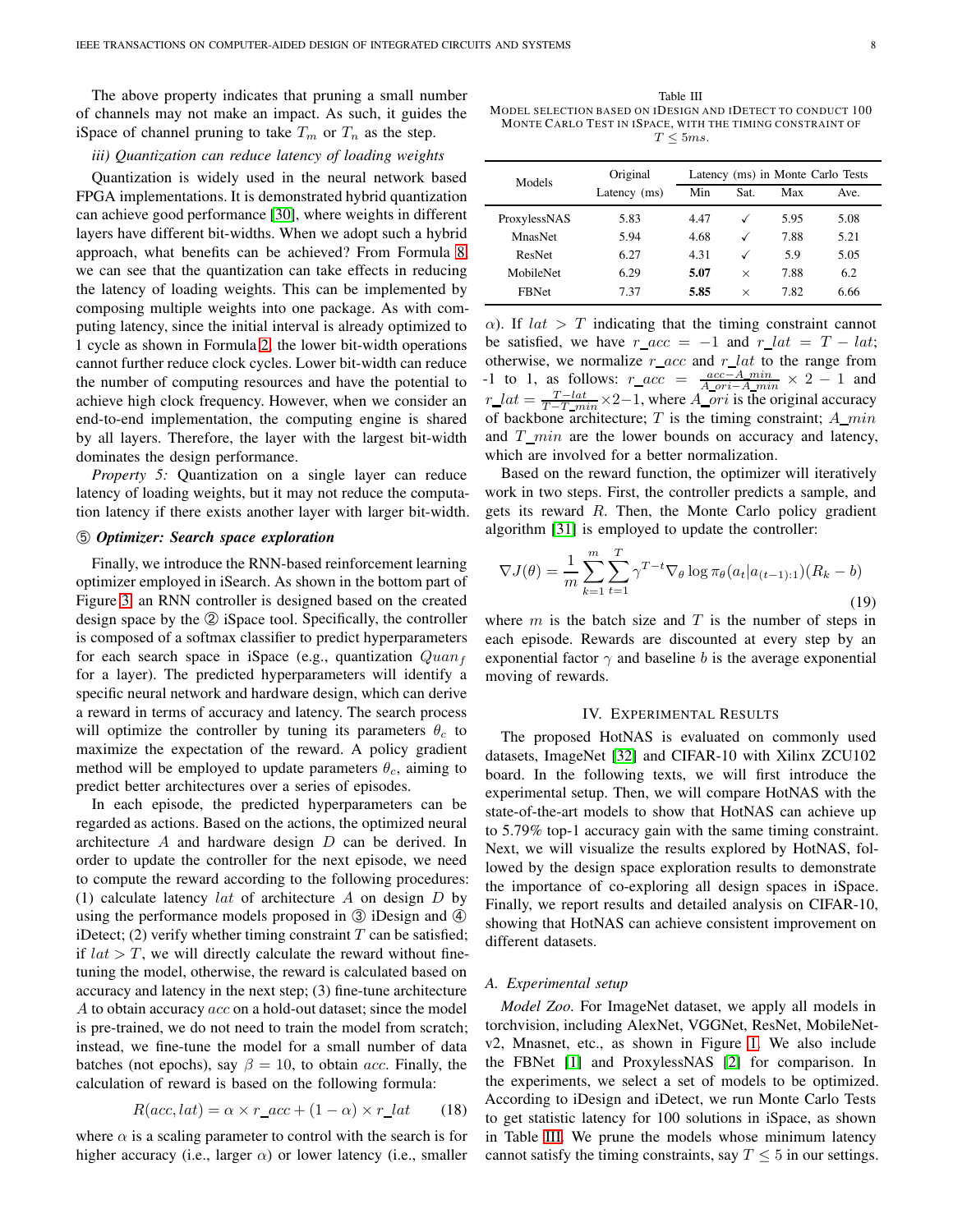<span id="page-8-0"></span>Model Type Latency Sat. Param. (#) Param. (S) Top-1 Top-5 Top-1 Imp. Top-5 Imp. GPU Time AlexNet manually  $2.02 \quad \checkmark$  61.1M 122.20MB 56.52% 79.07% - - - - -*MnasNet 0.5 \* auto 3.99* X *2.22M 4.44MB 67.60% 87.50% - - 40,000H* SqueezeNet 1.0 manually  $4.76 \t\t \t\t 1.25M$  2.50MB 58.09% 80.42% - - - - - -ProxylessNAS auto 5.83  $\times$  4.08M 8.16MB 74.59% 92.20% - - - - 200H MnasNet auto 5.94  $\times$  4.38M 8.77MB 73.46% 91.51% - - - - 40,000H Resnet manually  $6.27 \times 11.69M$   $23.38MB$   $69.76\%$   $89.08\%$  - - - -Co-Exploration [\[6\]](#page-11-2) auto - - - - 70.42% 90.53% - - 266H

HotNAS-Resnet(4ms) auto 4.00 X 10.99M 17.49MB 68.27% 88.21% 0.67% 0.71% 2H22M  $HotNAS-Resnet$  auto 4.22  $\checkmark$  11.19M 17.90MB 69.14% 88.83% 1.54% 1.33% 2H01M HotNAS-ProxylessNAS auto 4.86 X 4.38M 8.31MB 73.39% 91.47% 5.79% 3.97% 2H37M HotNAS-Mnasnet auto 4.99 X 4.07M 6.56MB 73.24% 91.37% 5.64% 3.87% 1H50M

Table IV ON IMAGENET, COMPARISON OF THE STATE-OF-THE-ART NEURAL ARCHITECTURES WITH TIMING CONSTRAINTS OF 5ms.

<sup>\*\*\*</sup>": baseline; "auto & manually": the model identified by NAS or human experts; " $\times$  &  $\checkmark$ ": violate or meet timing constraints.

Results of Co-Exploration is derived from [\[6\]](#page-11-2), since the pre-trained model is not provided; The latency is not reported since it uses different hardware.

Kindly note that the maximum latency can be larger than the original model latency, because we change the hardware configuration during the search, which may reduce bandwidth for the data movement which is the performance bottleneck. Based on the results in Table [III,](#page-7-1) we select ProxylessNAS (mobile), MnasNet 1.0 (depth multiplier of 1.0), and Resnet-18 (with 18 layers) [\[33\]](#page-12-18) for optimization. We denote them as ProxylessNAS, Mnasnet, and Resnet, respectively.

For CIFAR-10 dataset, we collect the 4 sets of pretrained models, including ResNet-18 [\[33\]](#page-12-18), DenseNet-121 [\[34\]](#page-12-19), MobileNet-v2 [\[35\]](#page-12-20), and BiT [\[22\]](#page-12-6), among which BiT achieves the state-of-the-art accuracy on CIFAR-10 dataset, which is built on top of existing neural networks. In our experiments, with the hardware performance consideration, we select the ResNet-50 based version for BiT, which provides a baseline with the accuracy of 97.07% and latency of 6.88ms. For a better presentation, we denote the above models as ResNet, DenseNet, MobileNet, and BiTNet, respectively.

*iSearch.* In iSearch component, we first need to determine parameters  $\alpha$  and  $\beta$ . We set  $\alpha = 0.7$  to generate the reward as shown in Formula [18,](#page-7-0) and set the number of batch size  $\beta = 10$  to be used in the fine-tune phase. Furthermore, we will investigate the effects on performance made by different configurations of  $\alpha$  and  $\beta$  on CIFAR-10. Second, we need to set the number of episodes for reinforcement learning; here, we set the maximum episode to be 2,000 which can guarantee the convergence of the controller. After running iSearch, we can obtain a set of architectures, and we will select the best architectures, i.e., the architecture with the highest accuracy under the given timing constraints.

*iSpace.* A new module that supports pattern pruning, channel pruning, filter expansion, and quantization is implemented in Pytorch by overriding the existing Conv2d module. During the iSearch process, the module can be customized for each layer in terms of the searched parameters, and automatically integrated into the model with the original weights.

*iDesign.* We apply Xilinx ZCU102 board with XCZU9EG

chip as the implementation hardware, which is composed of 600K logic cells, 32.1Mb on-chip buffers, 2,520 DSPs. For data movement between on-chip and off-chip memory, there are 4 HP ports with the bandwidth of 128 bits for each.

## *B. Results on ImageNet*

## *i)* Comparison with HotNAS

Table [IV](#page-8-0) reports the comparison results of HotNAS with the existing state-of-the-art models. In the table, the column "Type" shows whether the model is identified by NAS or manually designed. The column "Sat." shows whether the model satisfies the timing constraint of 5ms. Columns "Param. (#)" and "Param. (S)" reports the number of parameters and the size of parameters, respectively. Columns "Top-1", "Top5", "Top-1 Imp.", and "Top-5 Imp." are model accuracy and accuracy gain to the baseline model on ImageNet. Column "GPU Hours" shows the cost to identify the model for all models identified by NAS. Finally, the rows marked as bold are models identified by the proposed HotNAS.

From the results in Table [IV,](#page-8-0) we have three important observations: (1) Directly plugging the existing models onto the target FPGA board will easily result in the latency to be violated; while the proposed HotNAS can guarantee to find the architectures to meet the latency constraints, meanwhile achieving high accuracy. (2) For the existing models that can directly satisfy the timing constraints, the highest top-1 accuracy and top-5 accuracy are merely 67.60% and 87.50%. In comparison, HotNAS can achieve 5.79% and 3.97% accuracy gain with 73.39% for top-1 and 91.47% for top-5. (3) The cost of the existing neural architecture search is extremely high, which is at least 200 GPU hours. In comparison, the proposed HotNASonly takes less than 3 GPU hours to identify the model. Furthermore, compared with the existing co-exploration method, the search time can be significantly reduced from 266 GPU hours with 2.97% Top-1 accuracy gain. All these observations clearly demonstrate the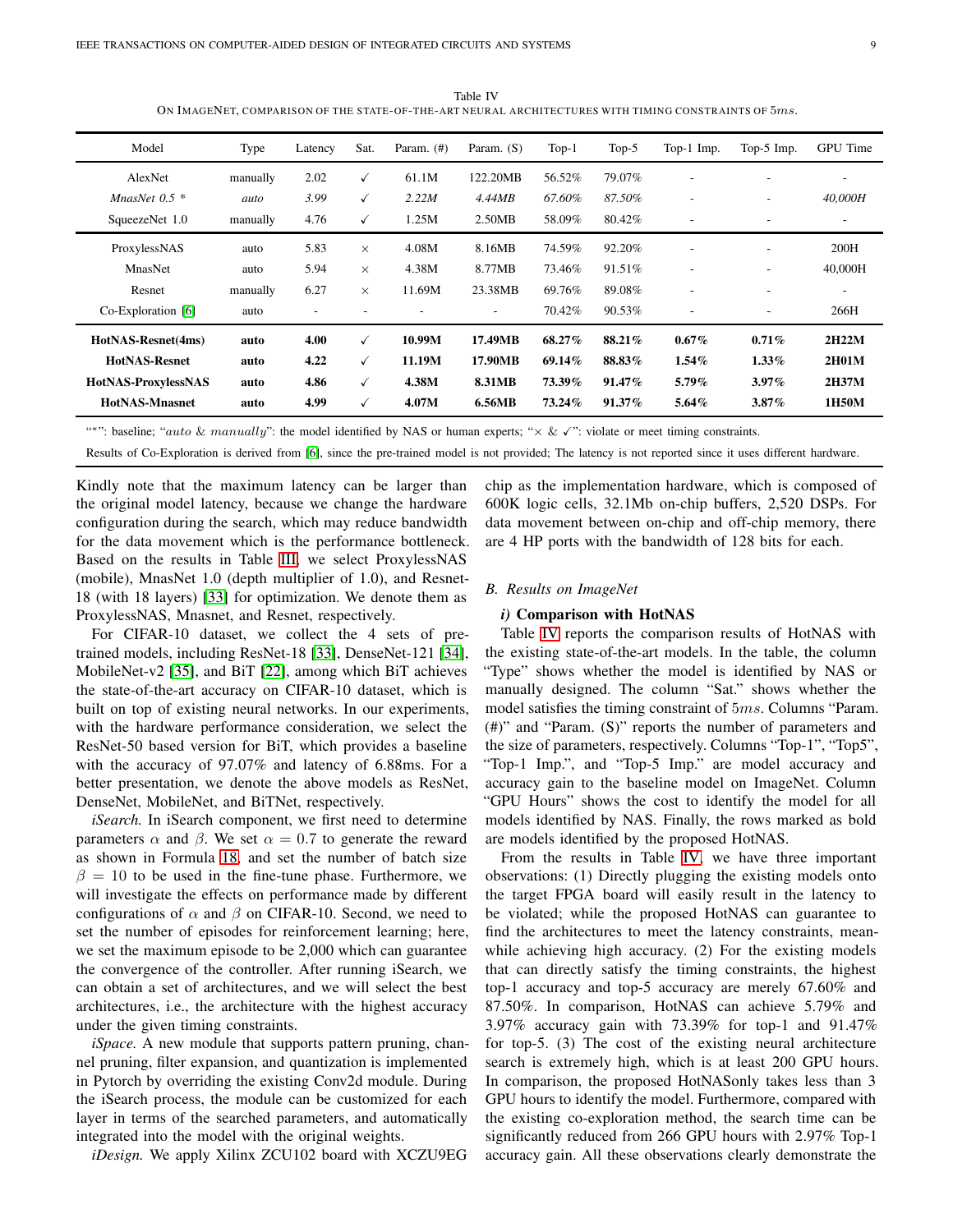

<span id="page-9-0"></span>Figure 8. Pushing forward the Pareto frontier between latency and top-5 accuracy from the one built by the existing models to that by HotNASunder the timing constraint of 5ms.

superiority of HotNAS to obtain solutions with high accuracy and low search cost.

Besides, from the results, we can see that HotNASperforms good at reducing the latency while maintaining high accuracy. For Resnet18, HotNAScan reduce the latency from 6.27ms to 4.22ms with 32.70% reduction, while the top-5 accuracy loss is merely 0.25%; for ProxylessNAS, the latency reduction is 16.64% with only 0.53% top-5 accuracy loss; for Resnet18, these figures are 15.9% and 0.14%. We will have a detailed and visualized analysis in the latency reduction later in this section. A further observation from the above result is that the manually designed Resnet18 can achieve larger reductions in latency than the automatically identified ones. This is reasonable since the automatically designed architectures have already be used for optimizing for other platforms, while manually designed architectures may have more redundant parameters. This can also be observed by the reduction in both the number of parameters and the size of parameters.

Figure [8](#page-9-0) further shows the comparison of Pareto frontiers built by the existing models and HotNAS. In this figure, the xaxis and y-axis represent the latency and accuracy, respectively. The red line stands for the timing constraints. The solid points are solutions identified by HotNAS, while the hollow ones are the existing models. The arrows in this figure clearly demonstrate that HotNAS can significantly push forward the Pareto frontier between accuracy and latency in two directions: (1) vertical direction: improving accuracy; (2) horizon direction: reducing latency. The results in this figure again demonstrate the efficiency and effectiveness of the proposed HotNAS.

# *ii)* Results visualization

Table [V](#page-9-1) shows the visualization results of HotNAS-Resnet18. For other resultant architectures, they have similar results, but the model is too large to demonstrate<sup>[1](#page-9-2)</sup>. In this table, column "iDetect" shows the performance bottleneck with the original design detected by HotNAS, and column "iSpace" shows the built search spaces for these the corresponding layers. The column "exploration results" show the detailed changes from the original architecture to the resultant model. Finally, the column "Red." shows the latency reduction contributed by each search space.

It is clearly shown in this table that the proposed Hot-NAS can identify different types of performance bottleneck in

<span id="page-9-1"></span>Table V SOLUTION VISUALIZATION, US ING THE MODIFIED LAYERS AND LATENCY REDUCTION IN HOTNAS-RESNET18 AS AN EXAMPLE

|                                                    | Layers/HW                                                                                                                         | iDetect        | iSpace  | <b>Exploration Results</b>                     | Red. (ms)                                             |
|----------------------------------------------------|-----------------------------------------------------------------------------------------------------------------------------------|----------------|---------|------------------------------------------------|-------------------------------------------------------|
|                                                    | layer1[0].conv1<br>layer1[0].conv2<br>layer1[1].conv1<br>layer1[1].conv2<br>layer2[0].conv2<br>layer2[1].conv1<br>layer2[1].conv2 | $\overline{C}$ | Pattern | PATr=3, PATn=4                                 | 0.57                                                  |
|                                                    | layer4[0].conv1<br>layer4[1].conv1                                                                                                | I              | Channel | $512 \rightarrow 480$<br>$512 \rightarrow 496$ | 0.15                                                  |
|                                                    | layer4[0].conv1<br>layer4[1].conv1<br>layer4[0].conv2<br>layer4[1].conv2                                                          | W              | Quant.  | $[1, 15] \rightarrow [1, 7]$                   | 1.01                                                  |
|                                                    | I <sub>b</sub><br>$W_b$                                                                                                           |                | HW      | $18 \rightarrow 20$<br>$6 \rightarrow 5$       | 0.32                                                  |
|                                                    |                                                                                                                                   |                | Total   |                                                | 2.05                                                  |
| 7<br>6<br>Latency (ms)<br>5<br>$\overline{4}$<br>3 | Mnasnet 0.5                                                                                                                       | Mnasnet1.0     |         | Proxyless<br>Resnet                            | Original<br>PatternOnly<br>QuantOnly<br><b>HotNAS</b> |

<span id="page-9-3"></span>Figure 9. Comparison results in the latency reduction among three techniques using the original architecture as baseline: (1) PatternOnly: apply pattern pruning [\[19\]](#page-12-12), (2) QuantOnly: apply hybrid quantization [\[30\]](#page-12-15), (3) HotNAS.

the architecture, and apply the matched techniques to alleviate the performance bottlenecks. Specifically, pattern pruning identifies 4 patterns in pattern category  $PAT_r = 3$ , and achieves 0.57ms latency reduction. Channel pruning, quantization, and hardware modifications achieve a reduction of 0.15ms, 1.01ms, and 0.32ms, respectively. As a whole, the reduction is 2.05ms, from 6.27ms to 4.22ms, as shown in Table [IV.](#page-8-0) Kindly note that since the latency of loading IFM and loading weights are quite close for layer 4, iSpace creates search spaces for both channel pruning and quantization.

# *iii)* No space in iSpace can be dispensed

There are a lot of existing techniques that focus on devising a specific technique for model compression. We compare with the two most effective methods using pattern pruning only [\[19\]](#page-12-12), denoted by PatternOnly; and hybrid quantization [\[19\]](#page-12-12), denoted by QuantOnly. However, as discussed in this iDetect, no technique can cover all kinds of performance bottlenecks. Results in Figure [9](#page-9-3) verify this claim. Kindly note that the hardware space is kept for all techniques for a fair comparison. In this figure, the x-axis is the backbone architecture, and the yaxis is the latency that can be achieved with the same accuracy constraint. The baseline is the original neural architecture without optimization.

Results in Figure [9](#page-9-3) clearly demonstrate that without fully

<span id="page-9-2"></span><sup>&</sup>lt;sup>1</sup>This project will be open-source after the blind review, and all models with fine-tuned parameters can be accessed online.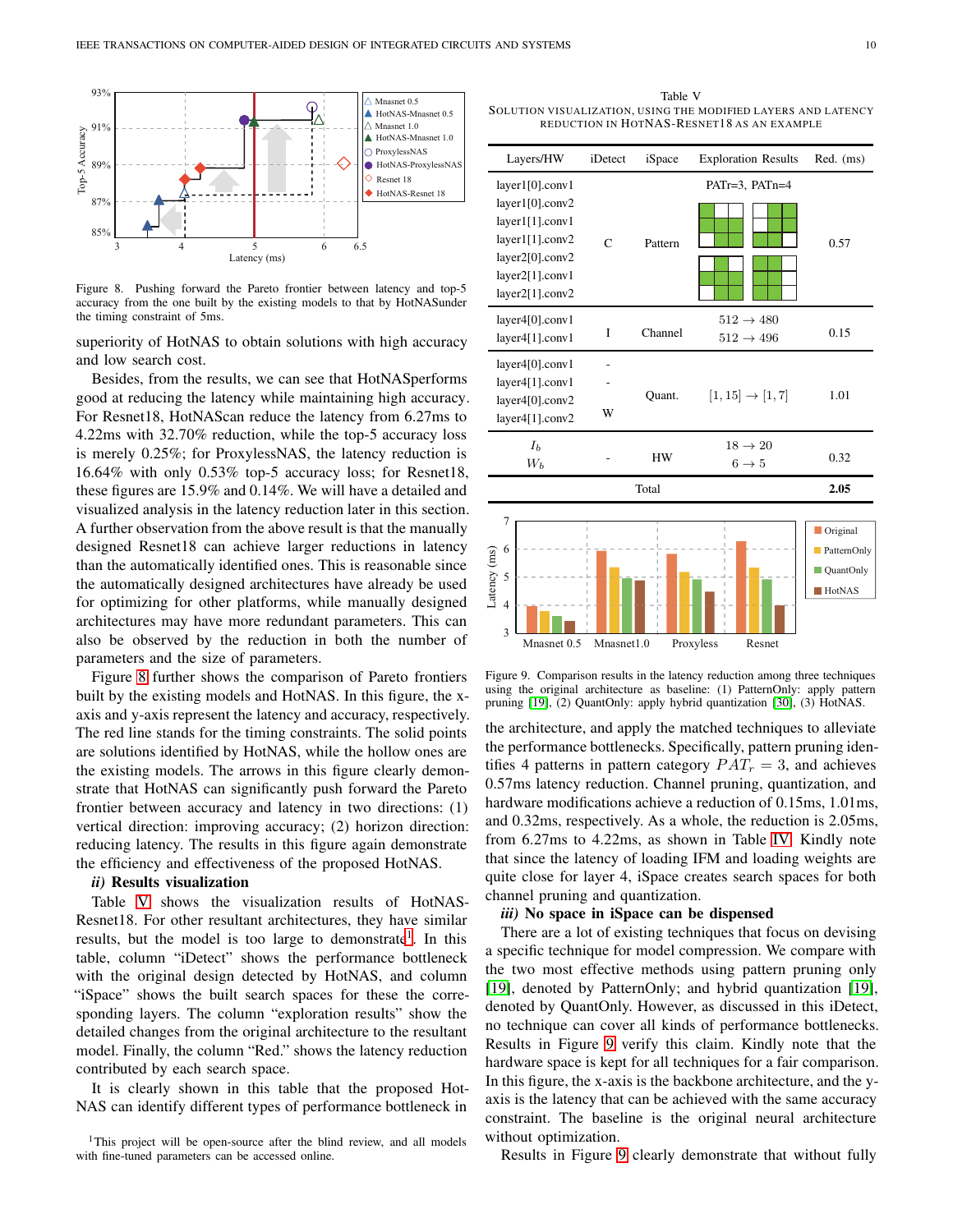

<span id="page-10-0"></span>Figure 10. Illustration of importance of Co-Exploration.



<span id="page-10-1"></span>Figure 11. On CIFAR-10, exploration results of HotNAS for 4 pre-trained models with different target latency constraints.

considering the performance bottleneck and apply only one technique for optimization will lead to inferior solutions. Taking Resnet as an example, PatternOnly can reduce the time from 6.27ms to 5.34ms, and QuantOnly can further reduce it to 4.92ms. By a full consideration of all kinds of bottlenecks, HotNAS can achieve the architecture with 4ms, which achieves 25.09% and 18.71% latency reductions compared with PatternOnly and QuantOnly, respectively. Results form this group of experiments emphasize the needs of an automatic tool to analyze the model, detect the performance bottlenecks, and alleviate each kind of bottlenecks using the correct technique.

In addition to the compression techniques, the hardware exploration is also important, this is shown from the results in Figure [10.](#page-10-0) We compare the exploration results of Hot-NASwith the consideration of hardware modification space ("HotNAS w/ HW") and results of that without hardware modification ("HotNAS w/o HW"). Figures [10\(](#page-10-0)a) and [10\(](#page-10-0)b) demonstrate the results for ProxylessNAS and Mnasnet, respectively. In these figures, the x-axis and y-axis are the latency and top-5 accuracy, respectively. Each blue dot represents a solution explored by "HotNAS w/ HW", while each red triangle represents that explored by "HotNAS w/o HW". The solutions with either higher accuracy or lower latency among each group of results form the Pareto frontiers.

As we can see from Figure [10,](#page-10-0) the proposed HotNAS can significantly push forward the Pareto frontiers. Specifically, for ProxylessNAS, the smallest latency of solutions explored by "HotNAS w/ HW" is 4.58ms, while that of "HotNAS w/o HW" is 4.89ms; for accuracy, "HotNAS w/ HW" can achieve 2.15% accuracy gain with latency reduction of 0.11ms. These results emphasize the importance of conducting co-exploration in neural architecture search.

## *C. Results on CIFAR-10*

## *i).* Pushing forward accuracy-latency Pareto frontier

<span id="page-10-2"></span>Table VI ON CIFAR-10, COMPARISON OF THE BASELINE MODELS AND THE BEST SOLUTIONS EXPLORED BY HOTNAS AFTER FINE-TUNING

| Model           |           | Accuracy      |           | Latency (ms) |                 |           |  |
|-----------------|-----------|---------------|-----------|--------------|-----------------|-----------|--|
|                 | baseline  | <b>HotNAS</b> | comp.     |              | baseline HotNAS | impr.     |  |
| ResNet          | $93.33\%$ | $93.36\%$     | $+0.03\%$ | 3.44         | 1.93            | 43.90%    |  |
| <b>DenseNet</b> | 94.14%    | $94.19\%$     | $+0.05\%$ | 4.01         | 2.87            | $28.55\%$ |  |
| MobileNet       | 94.17%    | $94.27\%$     | $+0.10\%$ | 2.14         | 1.79            | $16.74\%$ |  |
| <b>BiTNet</b>   | 97.07%    | $97.13\%$     | $+0.06\%$ | 6.88         | 3.56            | $48.26\%$ |  |

HotNAS can consistently push forward the accuracy-latency Pareto frontier for different datasets. On CIFAR-10 dataset, we achieve similar results as ImageNet dataset. Figure [11](#page-10-1) reports the exploration results for four pre-trained models. In this figure, x-axis and y-axis stand for latency and accuracy, respectively. The solid shapes represent the performance baseline models, while others represent the explored results. In order to evaluate the scalability of proposed HotNAS, unlike the previous experiment applying a uniform target latency, we set an individual target latency for each model according to the baseline latency. Specifically, the target latency constraints are 2ms, 3ms, 1.8ms, and 5 ms for ResNet, DenseNet, MobileNet, BiTNet, respectively.

Results in this figure show that all architectures identified by HotNAS can satisfy latency constraint, while achieving similar accuracy with the baseline architectures. As a result, the accuracy-latency Pareto frontier can be significantly pushed forward, likewise that for ImageNet. Another interesting observation is that BiTNet has a loose timing constraint, and HotNAS can find a wider range of results with high accuracy.

Table [VI](#page-10-2) reports the detailed comparison of the best architectures identified by HotNAS over the baseline model. The best architecture is selected based on the architectures with the highest accuracy while satisfying the timing constraint. Then, we fine-tune the selected architecture for 10 epochs to obtain the final accuracy. The accuracy and latency for the original model and the one identified by HotNAS are reported in Columns "baseline" and "HotNAS" under Columns "Accuracy" and "Latency".

From Table [VI,](#page-10-2) it is clear to see that HotNAS can efficiently reduce the latency which achieving accuracy gain on CIFAR-10 dataset. Specifically, for ResNet, HotNAS identifies the solution with 43.90% latency reduction and 0.03% accuracy gain; these figures are 28.55% and 0.05% for DenseNet; 16.74% and 0.10% for MobileNet; 48.26% and 0.06% for BitNet. The above results demonstrate the efficiency and effectiveness of HotNAS.

## *ii).* Exploration with different configurations

There are two hyperparameters in the RNN-based optimizer: β for the batch size of fine-tuning in the search process;  $\alpha$  for the weights in the reward formulation. In the following, we will test different settings on both.

First, we apply two settings on  $\beta$ : (1)  $\beta = 195$  for "1-epochsearch" which will fine-tune the identified architecture using the whole training set; (2)  $\beta = 10$  for "fast-search" which only use a portion of dataset as in ImageNet experiments; Table [VII](#page-11-6) reports the results. We can see that fast-search can achieve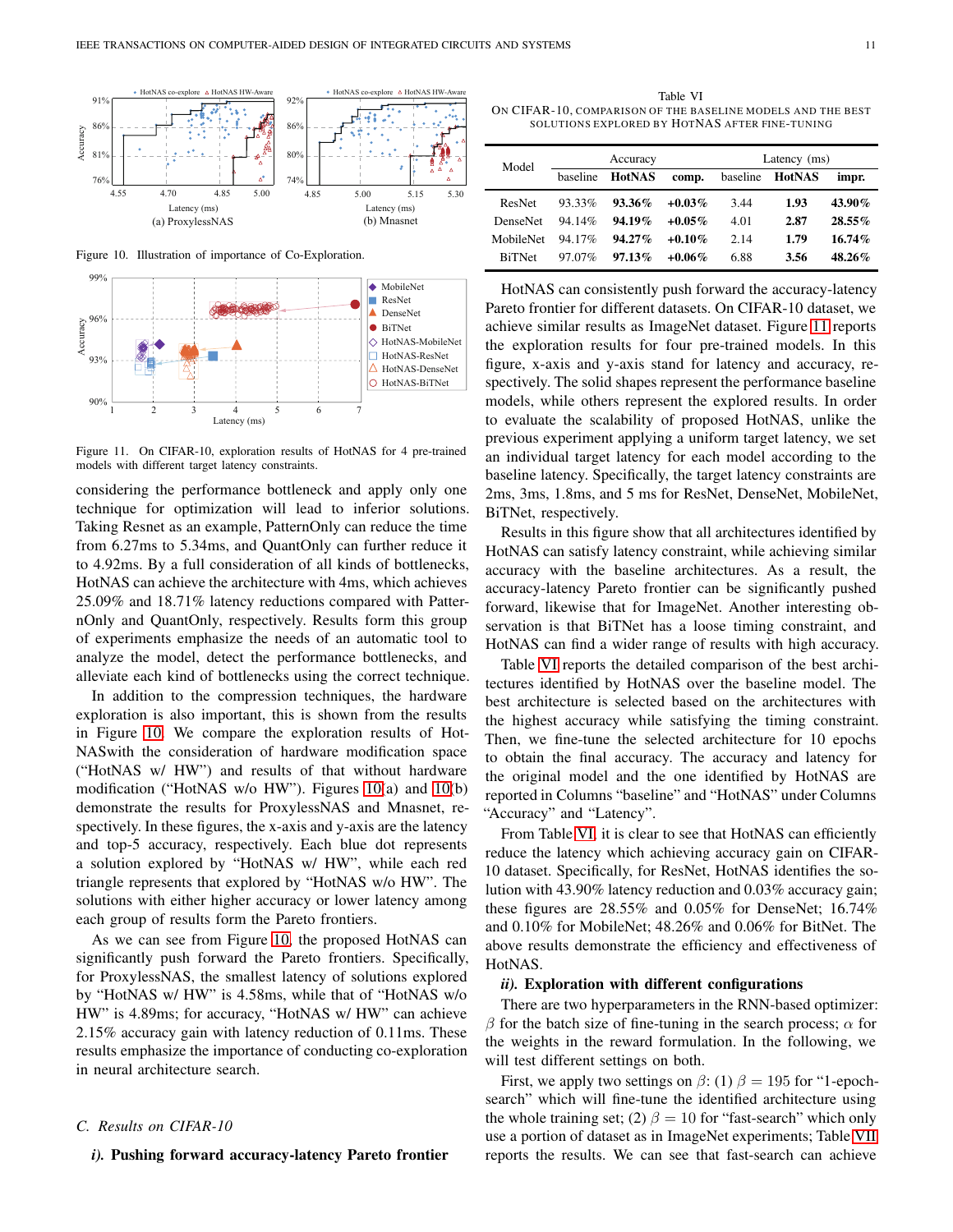<span id="page-11-6"></span>Table VII ON CIFAR-10, COMPARISON OF DIFFERENT SETTING IN HOTNAS ON FINE-TINE BATCH SIZE  $\beta$  during the search process;  $\beta = 195$  for 1-EPOCH-SEARCH AND  $\beta = 10$  FOR FAST-SEARCH

| Model           |           | 1-epoch-search |                                                     | fast-search |      |        |  |
|-----------------|-----------|----------------|-----------------------------------------------------|-------------|------|--------|--|
|                 |           |                | Accuracy Latency GPU Time Accuracy Latency GPU Time |             |      |        |  |
| ResNet          | 93.36%    | 1.93           | 7M21S                                               | 92.74%      | 1.84 | 3M26S  |  |
| <b>DenseNet</b> | 94.08%    | 2.79           | 55M26S                                              | $94.19\%$   | 2.87 | 12M04S |  |
| MobileNet       | $94.27\%$ | 1.79           | 20M15S                                              | 94.21%      | 1.79 | 4M26S  |  |
| <b>BiTNet</b>   | $97.13\%$ | 3.56           | 2H20M                                               | 97.04%      | 3.84 | 18M44S |  |



<span id="page-11-7"></span>Figure 12. On CIFAR-10, comparison of different settings on scaling parameters  $\alpha$  in optimizing ResNet.

competitive accuracy compare with 1-epoch-search; in particular, for DenseNet, fast-search achieves 0.11% higher accuracy. In addition, for all models, fast-search can find solutions in 20 minutes. These results demonstrate the efficiency of HotNAS.

Figure [12](#page-11-7) reports the results of two settings on  $\alpha$ : (1)  $\alpha$  = 0.7 aiming at higher accuracy as shown in Figure [12\(](#page-11-7)a), (2)  $\alpha = 0.3$  aiming at lower latency as shown in Figure [12\(](#page-11-7)b). We report the comparison results of ResNet on CIFAR-10, and we observe similar results for the other models and datasets. In the experiments, we trace the reward, latency, and accuracy of solutions in each episode, which are reported in Figure [12\(](#page-11-7)a) and (b), respectively. For latency, the red line shows the target latency, i.e.,  $\leq 2.0$ ms; while for accuracy, the red line shows the baseline accuracy, which is 93.33%.

From Figure [12,](#page-11-7) we can see that the search processes are converged after 160 and 120 episodes for the high-accuracy setting and the low-latency setting, respectively. At the convergence, the latency of solutions identified by low-latency setting is lower than the high-accuracy setting; more interesting, the high-accuracy setting finds solutions with latency near to the threshold 2ms. For accuracy, we can see that high-accuracy setting finds solutions with higher accuracy, which is almost the same with the baseline accuracy. As shown in the results in Table [VI,](#page-10-2) after a fine-tuned process, the accuracy can even higher than the baseline. One more thing noted by the accuracy results is that there are several episodes having no

accuracy. This is because the latency cannot be satisfied, and we terminate the training procedure to accelerate the search process.

All the above results show that HotNAS provides flexibility for designers to better optimize neural architecture and hardware design according to their varied demands.

# V. CONCLUSION

In this work, we identify the last mile problem in current neural architecture search and hardware accelerator design and propose the HotNAS toolset to solve the problem. Instead of search architectures from scratch, we propose to stand on the shoulders of the existing models to conduct an incremental hardware-aware neural architecture search. In HotNAS, four components work collaboratively to (1) identify the hardware performance bottleneck by iDetect, (2) build search spaces iSpace in terms of results from iDetect, (3) co-design the neural architecture and hardware accelerator by iSearch with the performance model provided by iDesign. Experimental results on ImageNet dataset demonstrate that HotNAS can guarantee the resultant system to meet timing specifications, while achieving over 5.6% top-1 and over 3.8% top-5 accuracy gain, compared with the state-of-the-art models.

## **REFERENCES**

- <span id="page-11-0"></span>[1] B. Wu, X. Dai, P. Zhang, Y. Wang, F. Sun, Y. Wu, Y. Tian, P. Vajda, Y. Jia, and K. Keutzer, "Fbnet: Hardware-aware efficient convnet design via differentiable neural architecture search," in *Proceedings of the IEEE Conference on Computer Vision and Pattern Recognition*, pp. 10734– 10742, 2019.
- <span id="page-11-5"></span>[2] H. Cai, L. Zhu, and S. Han, "Proxylessnas: Direct neural architecture search on target task and hardware," *arXiv preprint arXiv:1812.00332*, 2018.
- <span id="page-11-3"></span>[3] M. Tan, B. Chen, R. Pang, V. Vasudevan, M. Sandler, A. Howard, and Q. V. Le, "Mnasnet: Platform-aware neural architecture search for mobile," in *Proceedings of the IEEE Conference on Computer Vision and Pattern Recognition*, pp. 2820–2828, 2019.
- <span id="page-11-1"></span>[4] C. Hao, X. Zhang, Y. Li, S. Huang, J. Xiong, K. Rupnow, W.-m. Hwu, and D. Chen, "Fpga/dnn co-design: An efficient design methodology for 1ot intelligence on the edge," in *2019 56th ACM/IEEE Design Automation Conference (DAC)*, pp. 1–6, IEEE, 2019.
- <span id="page-11-4"></span>[5] W. Jiang, X. Zhang, E. H.-M. Sha, L. Yang, Q. Zhuge, Y. Shi, and J. Hu, "Accuracy vs. efficiency: Achieving both through fpga-implementation aware neural architecture search," in *Proceedings of the 56th Annual Design Automation Conference 2019*, pp. 1–6, 2019.
- <span id="page-11-2"></span>[6] W. Jiang, L. Yang, E. H.-M. Sha, Q. Zhuge, S. Gu, S. Dasgupta, Y. Shi, and J. Hu, "Hardware/software co-exploration of neural architectures," *IEEE Transactions on Computer-Aided Design of Integrated Circuits and Systems*, 2020.
- [7] W. Jiang, Q. Lou, Z. Yan, L. Yang, J. Hu, X. S. Hu, and Y. Shi, "Devicecircuit-architecture co-exploration for computing-in-memory neural accelerators," *IEEE Transactions on Computers*, 2020.
- [8] L. Yang, Z. Yan, M. Li, H. Kwon, L. Lai, T. Krishna, V. Chandra, W. Jiang, and Y. Shi, "Co-exploration of neural architectures and heterogeneous asic accelerator designs targeting multiple tasks," *arXiv preprint arXiv:2002.04116*, 2020.
- [9] L. Yang, W. Jiang, W. Liu, H. Edwin, Y. Shi, and J. Hu, "Co-exploring neural architecture and network-on-chip design for real-time artificial intelligence," in *2020 25th Asia and South Pacific Design Automation Conference (ASP-DAC)*, pp. 85–90, IEEE, 2020.
- [10] X. Zhang, C. Hao, Y. Li, Y. Chen, J. Xiong, W.-m. Hwu, and D. Chen, "A bi-directional co-design approach to enable deep learning on iot devices," *arXiv preprint arXiv:1905.08369*, 2019.
- [11] Y. Li, C. Hao, X. Zhang, X. Liu, Y. Chen, J. Xiong, W.-m. Hwu, and D. Chen, "Edd: Efficient differentiable dnn architecture and implementation co-search for embedded ai solutions," *arXiv preprint arXiv:2005.02563*, 2020.